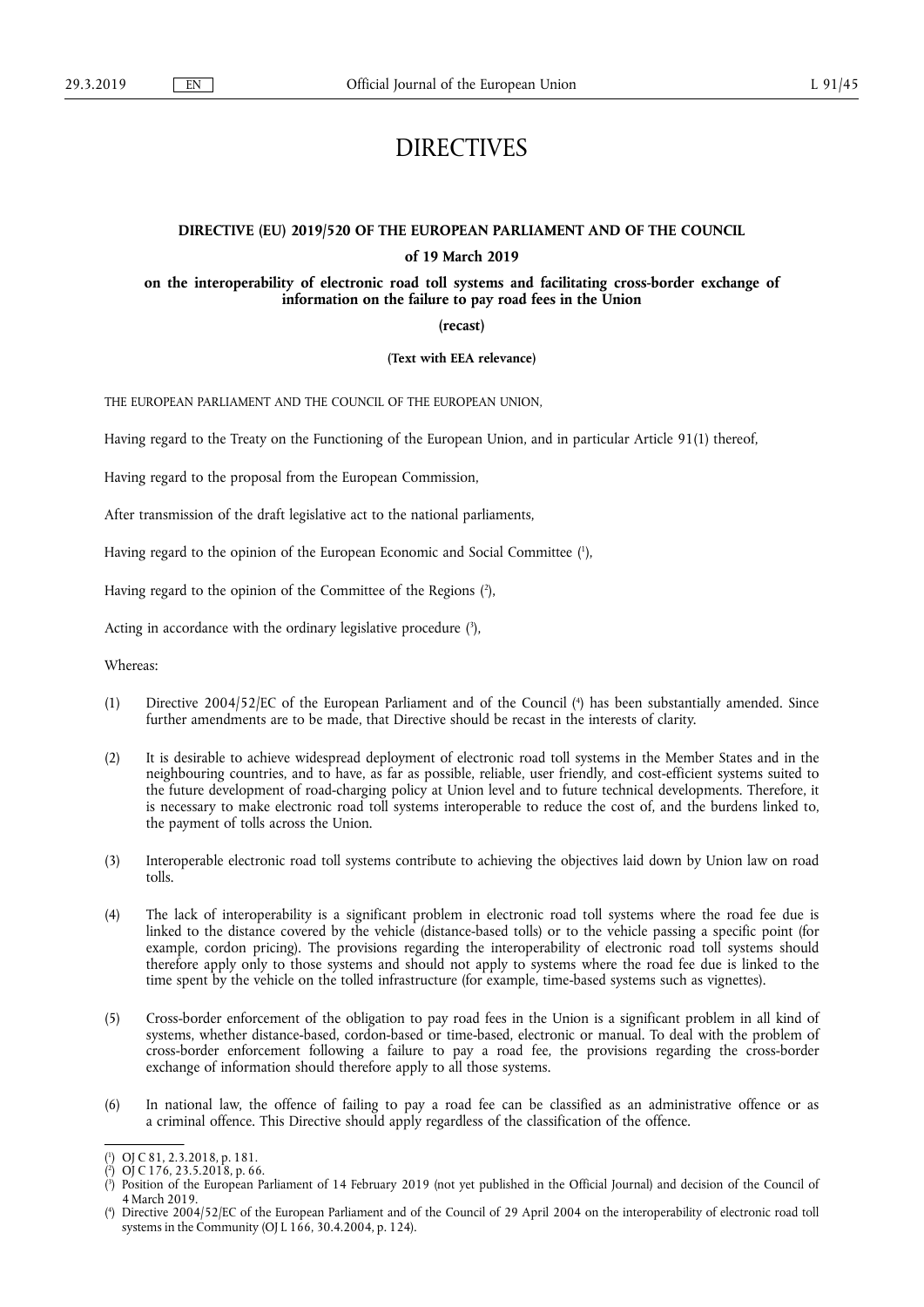- (7) Due to the lack of consistent classification across the Union, and their indirect link to the use of the infrastructure, parking fees should be left outside the scope of this Directive.
- (8) The interoperability of electronic road toll systems requires harmonisation of the technology used and of the interfaces between interoperability constituents.
- (9) The harmonisation of technologies and interfaces should be supported by the development and maintenance of appropriate open and public standards, available on a non-discriminatory basis to all system suppliers.
- (10) For the purpose of covering, with their on-board equipment (OBE), the required communication technologies, European Electronic Toll Service (EETS) providers should be allowed to make use of, and link to, other hardware and software systems already present in the vehicle, such as satellite navigation systems or handheld devices.
- (11) The specific characteristics of electronic road toll systems which are currently applied to light-duty vehicles should be taken into account. Since no such electronic road toll systems currently use satellite positioning or mobile communications, EETS providers should be allowed, for a limited period of time, to provide users of light-duty vehicles with OBE suitable for use with 5,8 GHz microwave technology only. This derogation should be without prejudice to the right of Member States to implement satellite-based tolling for light-duty vehicles.
- (12) Toll systems based on automatic number plate recognition (ANPR) technology require more manual checks of toll transactions in the back office than systems using OBE. Systems using OBE are more efficient for large electronic toll domains, and systems using ANPR technology are more suitable for small domains, such as city tolls, where the use of OBE would generate disproportionate costs or administrative burdens. ANPR technology can be useful in particular when combined with other technologies.
- (13) In view of technical developments connected with solutions based on ANPR technology, the standardisation bodies should be encouraged to define the necessary technical standards.
- (14) The specific rights and obligations of EETS providers should apply to entities which prove that they have fulfilled certain requirements and have obtained registration as EETS providers in their Member State of establishment.
- (15) The rights and obligations of the main EETS actors, that is to say, the EETS providers, toll chargers and EETS users, should be clearly defined to ensure that the market functions in a fair and efficient manner.
- (16) It is particularly important to safeguard certain rights of the EETS providers, such as the right to the protection of commercially sensitive data, and to do so without negatively impacting the quality of the services provided to the toll chargers and EETS users. In particular, the toll charger should be required not to disclose commercially sensitive data to any of the EETS provider's competitors. The amount and type of data which EETS providers communicate to toll chargers, for the purpose of calculating and applying tolls or of verifying the calculation of applied toll on the vehicles of EETS users by the EETS providers, should be kept to a strict minimum.
- (17) EETS providers should be required to fully cooperate with toll chargers in their enforcement efforts, so as to increase the overall efficiency of electronic road toll systems. Therefore, toll chargers should be allowed to request from the EETS provider, where a failure to pay a road fee is suspected, data relating to the vehicle and to the owner or holder of the vehicle who is the EETS provider's client, provided that those data are not used for any purpose other than enforcement.
- (18) In order to enable EETS providers to compete, in a non-discriminatory manner, for all clients in a given EETS domain, it is important that the possibility is given to them to become accredited to that domain sufficiently early so that they are able to offer services to the users as of the first day of operation of the toll system.
- (19) Toll chargers should give access to their EETS domain to EETS providers on a non-discriminatory basis.
- (20) To ensure transparency and non-discriminatory access to EETS domains for all EETS providers, toll chargers should publish all the necessary information relating to access rights in an EETS domain statement.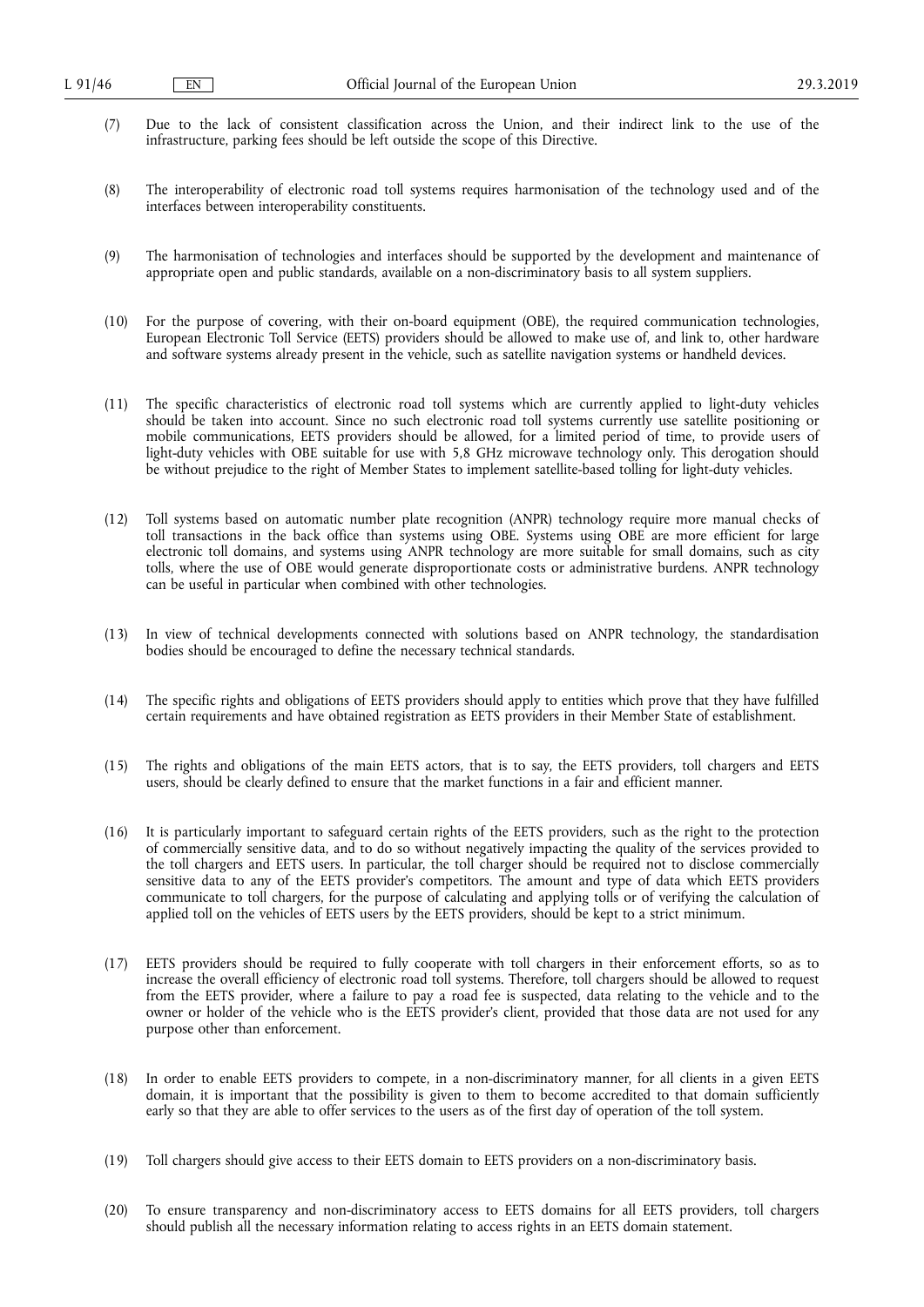- (21) All OBE user rebates or discounts on tolls offered by a Member State or by a toll charger should be transparent, publicly announced and available under the same conditions to clients of EETS providers.
- (22) EETS providers should be entitled to fair remuneration, calculated based on a transparent, non-discriminatory and identical methodology.
- (23) Toll chargers should be allowed to deduct from the remuneration of EETS providers the appropriate costs incurred to provide, operate and maintain the EETS-specific elements of the electronic road toll system.
- (24) EETS providers should pay to the toll charger all tolls due by their clients. EETS providers should, however, not be liable for tolls that their clients have not paid, when the latter are equipped with an OBE that has been declared to the toll charger as invalidated.
- (25) Where a legal entity that is a toll service provider also plays other roles in an electronic road toll system, or has other activities not directly related to electronic toll collection, it should be required to keep accounting records which make a clear distinction possible between the costs and revenues related to the provision of toll services and the costs and revenues related to other activities, and to provide, upon request, information on those costs and revenues related to the provision of toll services to the relevant Conciliation Body or judicial body. Cross subsidies between the activities performed in the role of toll service provider and other activities should not be allowed.
- (26) Users should have the possibility to subscribe to EETS through any EETS provider, regardless of their nationality, Member State of residence or Member State of registration of the vehicle.
- (27) To avoid double payment and to give users legal certainty, the payment of a toll to an EETS provider should be considered as fulfilling the user's obligations towards the relevant toll charger.
- (28) The contractual relationships between toll chargers and EETS providers should ensure, inter alia, that tolls are paid correctly.
- (29) A mediation procedure should be established with a view to settling disputes between toll chargers and EETS providers during contractual negotiations and in their contractual relationships. National Conciliation Bodies should be consulted by toll chargers and EETS providers who are seeking a settlement of a dispute relating to the right to non-discriminatory access to EETS domains.
- (30) Conciliation Bodies should have the power to verify that the contractual conditions imposed on any EETS provider are non-discriminatory. In particular, they should have the power to verify that the remuneration offered by the toll charger to the EETS providers respects the principles set out in this Directive.
- (31) The traffic data of EETS users constitutes input that is essential for enhancing transport policies of the Member States. Member States should therefore have the possibility to request such data from toll service providers, including EETS providers for the purpose of designing traffic policies and enhancing traffic management or for other non-commercial use by the State, in compliance with applicable data protection rules.
- (32) A framework is needed that lays down the procedures for accrediting EETS providers to an EETS domain and that ensures fair access to the market while safeguarding the adequate level of service. The EETS domain statement should set out in detail the procedure for accrediting an EETS provider to the EETS domain, and in particular the procedure for checking conformity to specifications and suitability for use of interoperability constituents. The procedure should be the same for all EETS providers.
- (33) To ensure easy access to information by EETS market actors, Member States should be required to compile and publish all important data regarding EETS in publicly available national registers.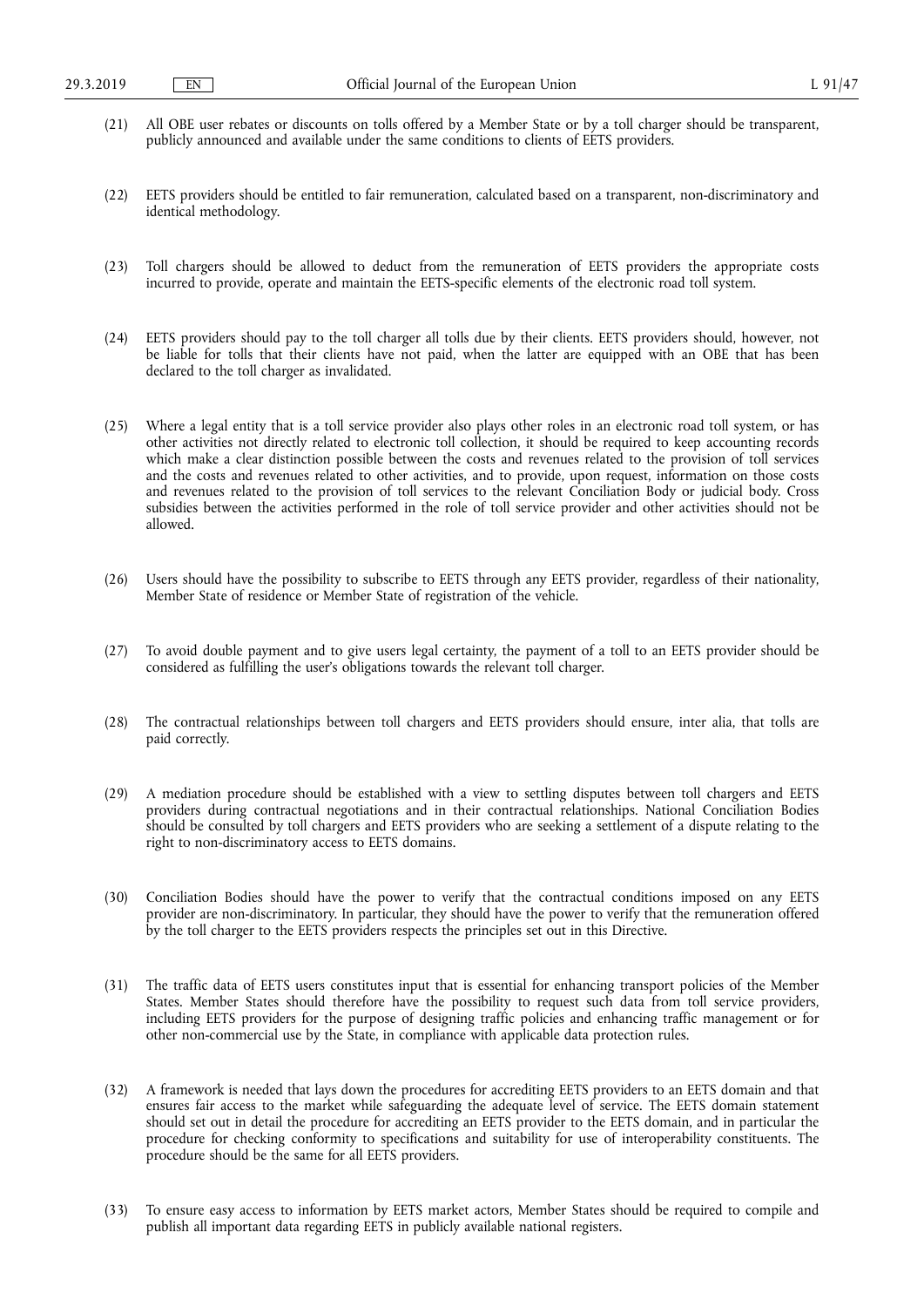- (34) To allow for technological progress, it is important that toll chargers have the possibility to test new tolling technologies or concepts. Such tests should however be limited, and EETS providers should not be required to take part in them. The Commission should have the possibility of not authorising such tests if they could prejudice the correct functioning of the regular electronic road toll system or of the EETS.
- (35) Large differences in technical specifications of electronic road toll systems might hamper the achievement of EUwide interoperability of electronic tolls, and thus contribute to the persistence of the current situation where users need several pieces of OBE to pay tolls in the Union. This situation is detrimental to the efficiency of transport operations, to the cost-efficiency of toll systems, and to the achievement of transport policy objectives. The issues underlying this situation should therefore be addressed.
- (36) While cross-border interoperability is improving throughout the Union, the mid- to long-term objective is to make it possible to travel across the Union with only one piece of OBE. Therefore, in order to avoid administrative burdens and costs for road users, it is important that the Commission set up a roadmap to achieve this objective, and to facilitate the free movement of people and goods in the Union, without negatively affecting competition on the market.
- (37) The EETS is a market-based service and therefore EETS providers should not be obliged to provide their services across the Union. However, in the interest of users, EETS providers should cover all EETS domains in any Member State in which they decide to provide their services. Furthermore, the Commission should assess whether the flexibility given to EETS providers leads to the exclusion from EETS of small or peripheral EETS domains, and, if it finds that it does, take action where necessary.
- (38) The EETS domain statement should describe in detail the framework commercial conditions for EETS providers' operations in the EETS domain in question. In particular, it should describe the methodology used for calculating the remuneration of EETS providers.
- (39) Where a new electronic road toll system is being launched or an existing system is being substantially modified, the toll charger should publish the new or updated EETS domain statements with sufficient notice to allow EETS providers to be accredited or re-accredited to the system at the latest one month before the day of its operational launch. The toll charger should design and follow the procedure for the accreditation or, respectively, re-accreditation of EETS providers in such a way that the procedure can be concluded at the latest one month before the operational launch of the new or substantially modified system. Toll chargers should respect their part of the planned procedure as defined in the EETS domain statement.
- (40) Toll chargers should not request or require from EETS providers any specific technical solutions which could jeopardise interoperability with other EETS domains and with the existing interoperability constituents of the EETS provider.
- (41) The EETS has the potential to considerably reduce the administrative costs and burdens of international road transport operators and drivers.
- (42) EETS providers should be allowed to issue invoices to EETS users. However, toll chargers should be allowed to request that invoices are sent on their behalf and in their name, since invoicing directly in the name of the EETS provider can, in certain EETS domains, have adverse administrative and tax implications.
- (43) Each Member State with at least two EETS domains should designate a contact office for EETS providers wishing to provide the EETS in its territory in order to facilitate their contacts with the toll chargers.
- (44) Electronic tolling and other services, such as cooperative ITS (C-ITS) applications use similar technologies and neighbouring frequency bands for short range vehicle-to-vehicle and vehicle-to-infrastructure communication. In the future, the potential for applying other emerging technologies to electronic tolling merits exploration, after a thorough assessment of the costs, benefits, technical barriers and possible solutions thereto. It is important that measures are implemented to protect existing investments in the 5,8 GHz microwave technology from the interference of other technologies.
- (45) Without prejudice to State aid and competition law, Member States should be allowed to develop measures to promote electronic toll collection and billing.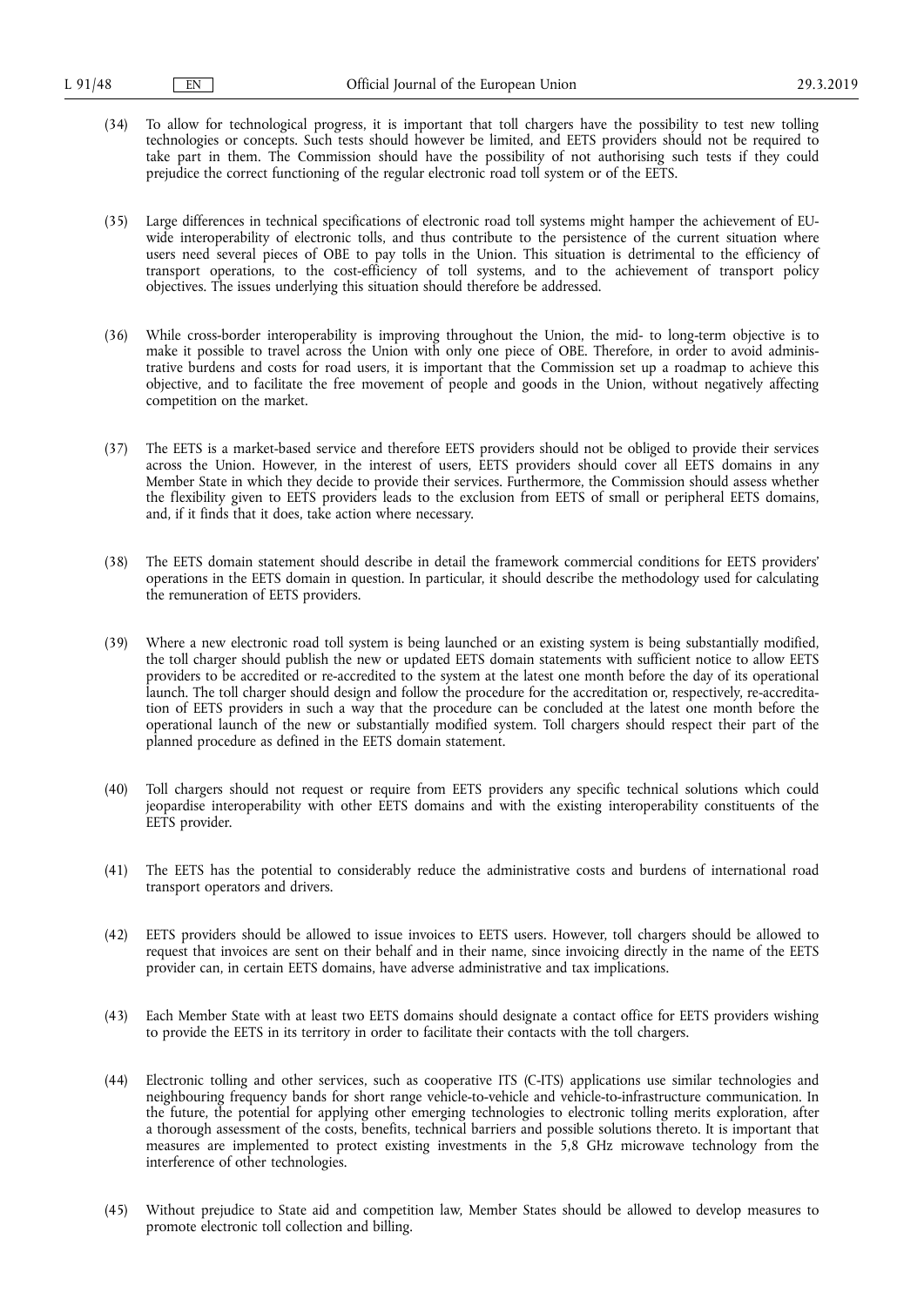- (46) When standards relevant for the EETS are reviewed by the standardisation bodies, there should be appropriate transition arrangements to ensure the continuity of the EETS and the compatibility, with the toll systems, of interoperability constituents already in use at the moment of the revision of the standards.
- (47) The EETS should allow intermodality to develop, whilst pursuing compliance with the 'user pays' and 'polluter pays' principles.
- (48) Problems with identifying non-resident offenders to electronic road toll systems hamper further deployment of such systems and the wider application of the 'user pays' and 'polluter pays' principles on Union roads and therefore there is a need to find a way to identify such persons and to process their personal data.
- (49) For reasons of consistency and efficient use of resources, the system for exchanging information on those who fail to pay a road fee, and on their vehicles, should use the same tools as the system that is used for exchanging information on road-safety-related traffic offences provided for in Directive (EU) 2015/413 of the European Parliament and of the Council  $(5)$ .
- (50) In certain Member States a failure to pay a road fee is established only once the obligation to pay the road fee has been notified to the user. Since this Directive does not harmonise national laws in this regard, Member States should have the possibility to apply this Directive to identify users and vehicles for the purpose of notification. However, such extended application should be allowed only if certain conditions are fulfilled.
- (51) Follow-up proceedings initiated after a failure to pay a road fee are not harmonised across the Union. Often, the identified road user is given the possibility of paying the road fee due, or a fixed substitute amount, directly to the entity responsible for levying the road fee, before any further administrative or criminal proceedings are initiated by Member State authorities. It is important that such efficient procedure to put an end to the failure to pay a road fee is available on similar terms to all road users. For this purpose, Member States should be allowed to provide the entity responsible for levying the road fee with the data necessary to identify the vehicle in respect of which there was a failure to pay a road fee and to identify its owner or holder, provided that proper protection of personal data is ensured. In this context, Member States should ensure that compliance with the payment order issued by the entity concerned puts an end to the failure to pay a road fee.
- (52) In certain Member States, the absence, or dysfunctioning, of OBE is regarded as a failure to pay a road fee where such fees can only be paid by using OBE.
- (53) Member States should provide the Commission with the information and data necessary to evaluate the effectiveness and efficiency of the system for exchanging information on those who fail to pay a road fee. The Commission should assess the data and information obtained, and propose, if necessary, amendments to this Directive.
- (54) While analysing possible measures to further facilitate the cross-border enforcement of the obligation to pay road fees in the Union, the Commission should also assess in its report the need for mutual assistance between Member States.
- (55) The enforcement of the obligation to pay road fees, the identification of the vehicle and of the owner or holder of the vehicle for which a failure to pay a road fee was established and the collection of information on the user for the purpose of ensuring the compliance of the toll charger with its obligations to tax authorities all entail the processing of personal data. Such processing needs to be carried out in accordance with Union rules, as set out, inter alia, in Regulation (EU) 2016/679 of the European Parliament and of the Council ( 6 ), Directive (EU) 2016/680 of the European Parliament and of the Council ( 7 ) and Directive 2002/58/EC of the European Parliament and of the Council ( 8 ). The right to protection of personal data is explicitly recognised by Article 8 of the Charter of Fundamental Rights of the European Union.

<sup>(</sup> 5 ) Directive (EU) 2015/413 of the European Parliament and of the Council of 11 March 2015 facilitating cross-border exchange of information on road-safety-related traffic offences (OJ L 68, 13.3.2015, p. 9).

<sup>(</sup> 6 Regulation (EU) 2016/679 of the European Parliament and of the Council of 27 April 2016 on the protection of natural persons with regard to the processing of personal data and on the free movement of such data, and repealing Directive 95/46/EC (General Data Protection Regulation) (OJ L 119, 4.5.2016, p. 1).

<sup>(</sup> 7 ) Directive (EU) 2016/680 of the European Parliament and of the Council of 27 April 2016 on the protection of natural persons with regard to the processing of personal data by competent authorities for the purposes of the prevention, investigation, detection or prosecution of criminal offences or the execution of criminal penalties, and on the free movement of such data, and repealing Council Framework Decision 2008/977/JHA (OJ L 119, 4.5.2016, p. 89).

<sup>(</sup> 8 ) Directive 2002/58/EC of the European Parliament and of the Council of 12 July 2002 concerning the processing of personal data and the protection of privacy in the electronic communications sector (Directive on privacy and electronic communications) (OJ L 201, 31.7.2002, p. 37).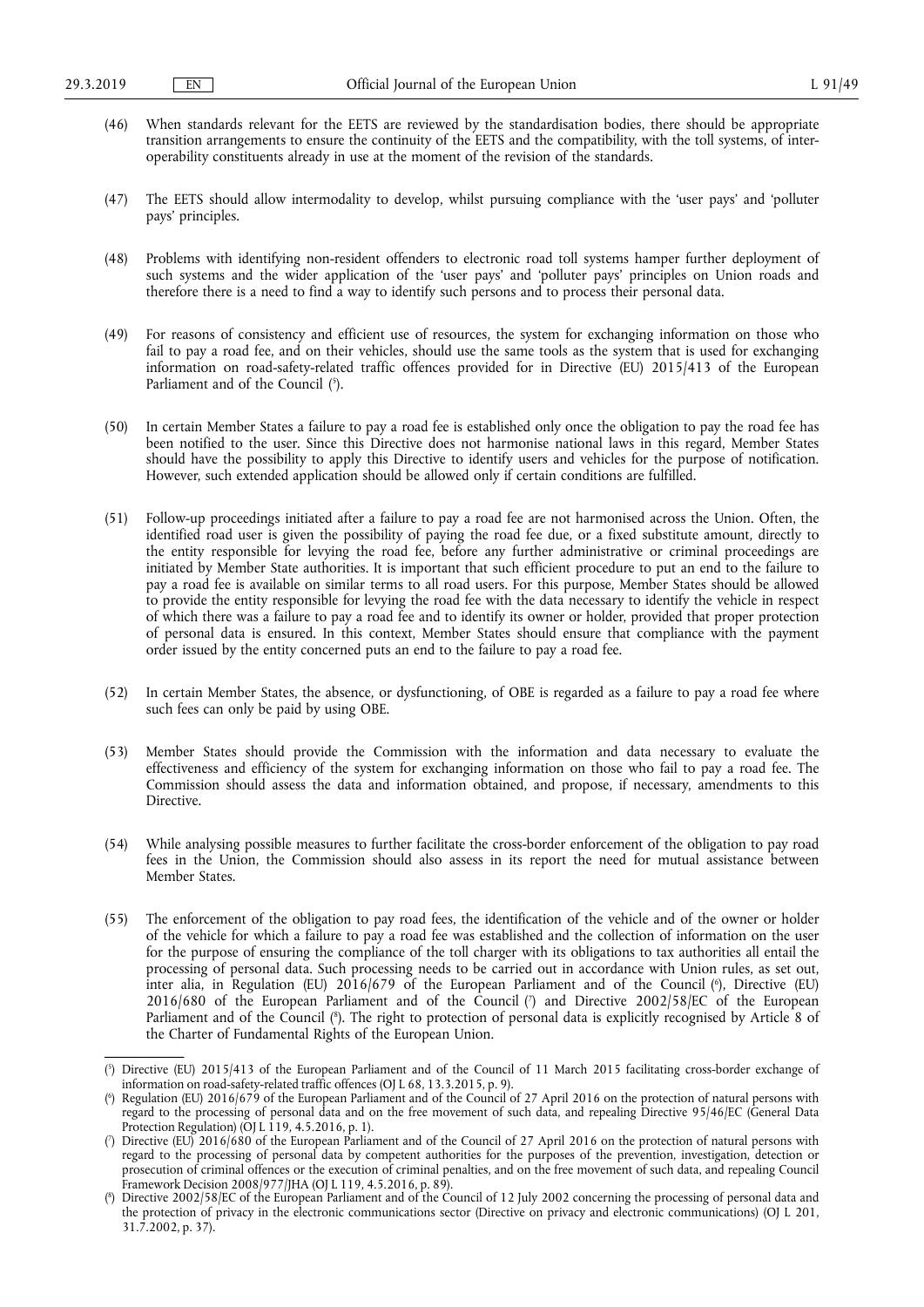- (56) This Directive does not affect the Member States' freedom to lay down rules governing road infrastructure charging and taxation matters.
- (57) In order to facilitate the cross-border exchange of information on the vehicles and owners or holders of vehicles for which there was a failure to pay road fees, the power to adopt acts in accordance with Article 290 of the Treaty on the Functioning of the European Union (TFEU) should be delegated to the Commission in respect of the amendment of Annex I to reflect changes in the Union law. The power to adopt acts in accordance with Article 290 TFEU should be delegated to the Commission also in respect of laying down the details for the classification of vehicles for the purposes of establishing the applicable tariff schemes, further defining the obligations of the EETS users regarding the provision of data to the EETS provider and the use and handling of the OBE, laying down the requirements for interoperability constituents regarding safety and health, reliability and availability, environment protection, technical compatibility, security and privacy and operation and management, laying down the general infrastructure requirements for interoperability constituents and laying down the minimum criteria of eligibility for notified bodies. It is of particular importance that the Commission carry out appropriate consultations during its preparatory work, including at expert level, and that those consultations be conducted in accordance with the principles laid down in the Interinstitutional Agreement of 13 April 2016 on Better Law-Making ( 9 ). In particular, to ensure equal participation in the preparation of delegated acts, the European Parliament and the Council receive all documents at the same time as Member States' experts, and their experts systematically have access to meetings of Commission expert groups dealing with the preparation of delegated acts.
- (58) The implementation of this Directive requires uniform conditions for the application of technical and administrative specifications for the deployment, in the Member States, of procedures that involve EETS actors and the interfaces between them, so as to facilitate interoperability and ensure that national toll collection markets are governed by equivalent rules. In order to ensure uniform conditions for the implementation of this Directive and to define those technical and administrative specifications, implementing powers should be conferred on the Commission. Those powers should be exercised in accordance with Regulation (EU) No 182/2011 of the European Parliament and of the Council  $(1^0)$ .
- (59) This Directive should be without prejudice to the obligations of the Member States relating to the time-limit for the transposition into national law of the Directive set out in Annex III, Part B.
- (60) This Directive respects the fundamental rights and observes the principles recognised in the Charter of Fundamental Rights of the European Union, notably the protection of personal data.
- (61) The European Data Protection Supervisor was consulted in accordance with Article 28(2) of Regulation (EC) No  $45/2001$  of the European Parliament and of the Council  $(1)$ ,

HAVE ADOPTED THIS DIRECTIVE:

#### CHAPTER I

#### **GENERAL PROVISIONS**

*Article 1* 

#### **Subject matter and scope**

- 1. This Directive lays down the conditions necessary for the following purposes:
- (a) to ensure the interoperability of electronic road toll systems on the entire Union road network, urban and interurban motorways, major and minor roads, and various structures, such as tunnels or bridges, and ferries; and
- (b) to facilitate the cross-border exchange of vehicle registration data regarding the vehicles and the owners or holders of vehicles for which there was a failure to pay road fees of any kind in the Union.

In order to respect the principle of subsidiarity, this Directive shall apply without prejudice to the decisions taken by Member States to levy road fees on particular types of vehicles, and to determine the level of those fees and the purpose for which such fees are levied.

<sup>(</sup> 9 ) OJ L 123, 12.5.2016, p. 1.

<sup>(</sup> 10) Regulation (EU) No 182/2011 of the European Parliament and of the Council of 16 February 2011 laying down the rules and general principles concerning mechanisms for control by Member States of the Commission's exercise of implementing powers (OJ L 55,  $28.2.2011$ , p. 13).

<sup>(</sup> 11) Regulation (EC) No 45/2001 of the European Parliament and of the Council of 18 December 2000 on the protection of individuals with regard to the processing of personal data by the Community institutions and bodies and on the free movement of such data (OJ L 8, 12.1.2001, p. 1).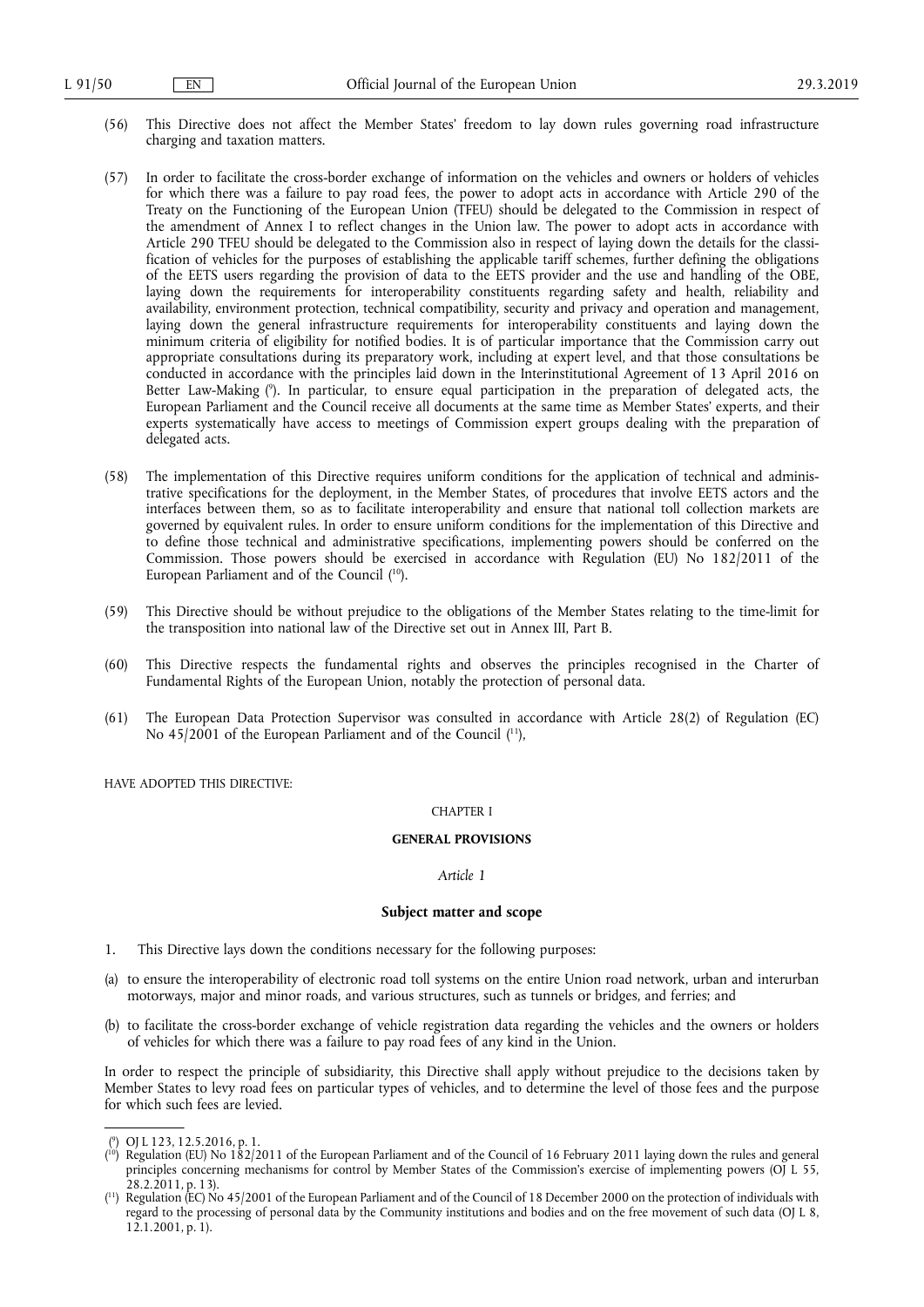- 2. Articles 3 to 22 do not apply to:
- (a) road toll systems which are not electronic within the meaning of point 10 of Article 2; and
- (b) small, strictly local road toll systems for which the costs of compliance with the requirements of Articles 3 to 22 would be disproportionate to the benefits.
- 3. This Directive does not apply to parking fees.

4. The objective of the interoperability of electronic road toll systems in the Union shall be achieved by means of the European Electronic Toll Service (EETS) which shall be complementary to the national electronic toll services of the Member States.

5. Where the national law requires a notification to the user of the obligation to pay before a failure to pay a road fee can be established, Member States may also apply this Directive to identify the owner or the holder of the vehicle and the vehicle itself for notification purposes, only if all the following conditions are fulfilled:

- (a) there are no other means to identify the owner or holder of the vehicle; and
- (b) the notification to the owner or holder of the vehicle of the obligation to pay is a compulsory stage of the road fee payment procedure under national law.

Where a Member State applies paragraph 5, it shall take the measures necessary to ensure that any follow-up proceedings in relation to the obligation to pay the road fee are pursued by public authorities. References to failure to pay a road fee in this Directive shall include cases covered by paragraph 5 if the Member State where the failure to pay takes place, applies that paragraph.

#### *Article 2*

## **Definitions**

For the purposes of this Directive, the following definitions shall apply:

- (1) 'toll service' means the service that enables users to use a vehicle in one or more EETS domains under a single contract and, where necessary, with one piece of on-board equipment (OBE), and which includes:
	- (a) where necessary, providing a customised OBE to users and maintaining its functionality;
	- (b) guaranteeing that the toll charger is paid the toll due by the user;
	- (c) providing to the user the means by which the payment is to be made or accepting an existing one;
	- (d) collecting the toll from the user;
	- (e) managing customer relations with the user; and
	- (f) implementing and adhering to the security and privacy policies for the road toll systems;
- (2) 'toll service provider' means a legal entity providing toll services on one or more EETS domains for one or more classes of vehicles;
- (3) 'toll charger' means a public or private entity which levies tolls for the circulation of vehicles in an EETS domain;
- (4) 'designated toll charger' means a public or private entity which has been appointed as the toll charger in a future EETS domain;
- (5) 'European Electronic Toll Service (EETS)' means the toll service provided under a contract on one or more EETS domains by an EETS provider to an EETS user;
- (6) 'EETS provider' means an entity which, under a separate contract, grants access to EETS to an EETS user, transfers the tolls to the relevant toll charger, and which is registered by its Member State of establishment;
- (7) 'EETS user' means a natural or legal person who has a contract with an EETS provider in order to have access to the EETS;
- (8) 'EETS domain' means a road, a road network, a structure, such as a bridge or a tunnel, or a ferry, where tolls are collected using an electronic road toll system;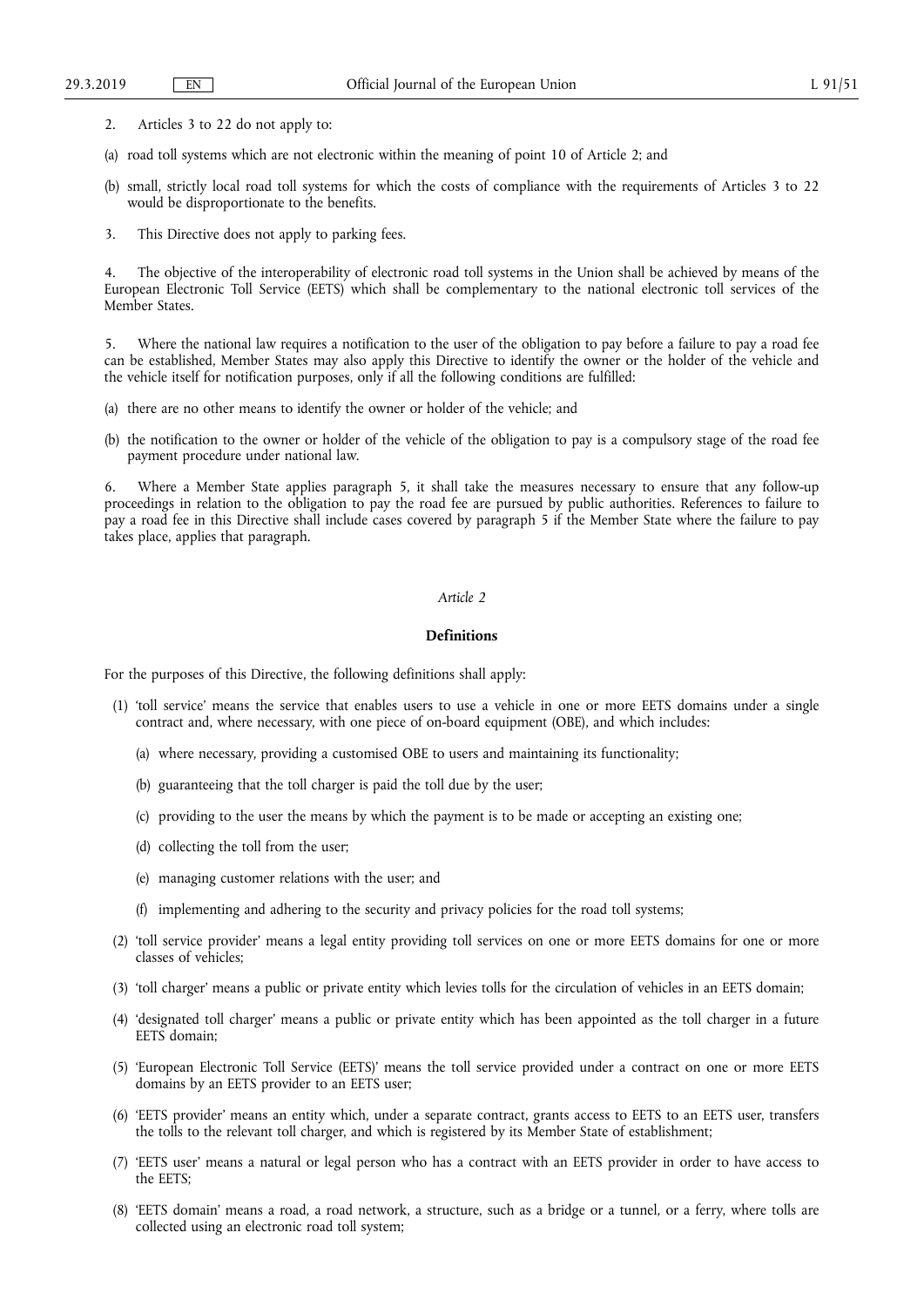- (9) 'EETS compliant system' means the set of elements of an electronic road toll system which are specifically needed for the integration of EETS providers in the system and for the operation of EETS;
- (10) 'electronic road toll system' means a toll collection system in which the obligation, for the user, to pay the toll is exclusively triggered by and linked to the automatic detection of the presence of the vehicle in a certain location through remote communication with OBE in the vehicle or automatic number plate recognition;
- (11) 'on-board equipment (OBE)', means the complete set of hardware and software components to be used as part of the toll service which is installed or carried on board a vehicle in order to collect, store, process and remotely receive/transmit data, either as a separate device or embedded in the vehicle;
- (12) 'main service provider' means a toll service provider with specific obligations, such as the obligation to sign contracts with all interested users, or specific rights, such as specific remuneration or a guaranteed long term contract, different from the rights and obligations of other service providers;
- (13) 'interoperability constituent' means any elementary component, group of components, subassembly or complete assembly of equipment incorporated or intended to be incorporated into EETS upon which the interoperability of the service depends directly or indirectly, including both tangible objects and intangible objects such as software;
- (14) 'suitability for use' means the ability of an interoperability constituent to achieve and maintain a specified performance when in service, integrated representatively into EETS in relation with a toll charger's system;
- (15) 'toll context data' means the information defined by the responsible toll charger as necessary to establish the toll due for circulating a vehicle on a particular toll domain and conclude the toll transaction;
- (16) 'toll declaration' means a statement to a toll charger that confirms the presence of a vehicle in an EETS domain in a format agreed between the toll service provider and the toll charger;
- (17) 'vehicle classification parameters' means the vehicle related information in accordance with which tolls are calculated based on the toll context data;
- (18) 'back office' means the central electronic system used by the toll charger, a group of toll chargers who have created an interoperability hub, or by the EETS provider to collect, process and send information in the framework of an electronic road toll system;
- (19) 'substantially modified system' means an existing electronic road toll system that has undergone or undergoes a change which requires EETS providers to make modifications to the interoperability constituents that are in operation, such as reprogramming or adapting the interfaces of their back office, to such an extent that re-accreditation is required;
- (20) 'accreditation' means the process defined and managed by the toll charger, which an EETS provider must undergo before it is authorised to provide the EETS in an EETS domain;
- (21) 'toll' or 'road fee' means the fee which must be paid by the road user for circulating on a given road, a road network, a structure, such as a bridge or a tunnel, or a ferry;
- (22) 'failure to pay a road fee' means the offence consisting of the failure by a road user to pay a road fee in a Member State, defined by the relevant national provisions of that Member State;
- (23) 'Member State of registration' means the Member State where the vehicle which is subject to the payment of the road fee is registered;
- (24) 'national contact point' means a designated competent authority of a Member State for the cross-border exchange of vehicle registration data;
- (25) 'automated search' means an online access procedure for consulting the databases of one, more than one, or all of the Member States;
- (26) 'vehicle' means a motor vehicle, or articulated vehicle combination intended or used for the carriage by road of passengers or goods;
- (27) 'holder of the vehicle' means the person in whose name the vehicle is registered, as defined in the law of the Member State of registration;
- (28) 'heavy-duty vehicle' means a vehicle having a maximum permissible mass exceeding 3,5 tonnes;
- (29) 'light-duty vehicle' means a vehicle having a maximum permissible mass not exceeding 3,5 tonnes.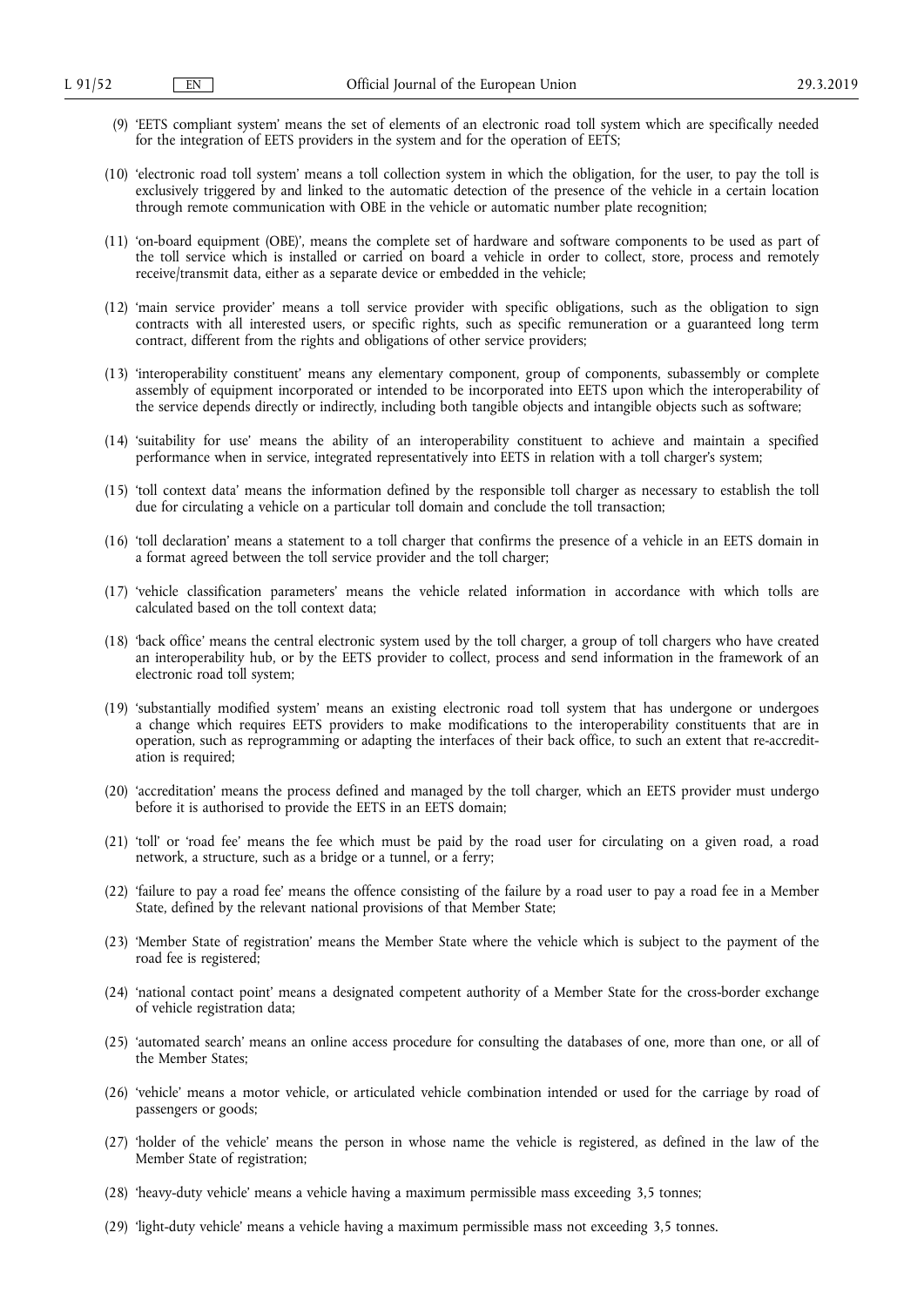#### *Article 3*

#### **Technological solutions**

1. All new electronic road toll systems which require the installation or use of OBE shall, for carrying out electronic toll transactions, use one or more of the following technologies:

(a) satellite positioning;

- (b) mobile communications;
- (c) 5,8 GHz microwave technology.

Existing electronic road toll systems which require the installation or use of OBE and use other technologies shall comply with the requirements set out in the first subparagraph of this paragraph if substantial technological improvements are carried out.

2. The Commission shall request the relevant standardisation bodies, in accordance with the procedure laid down by Directive (EU) 2015/1535 of the European Parliament and of the Council (<sup>12</sup>) to swiftly adopt standards applicable to electronic road toll systems with regard to the technologies listed in the first subparagraph of paragraph 1 and the ANPR technology, and to update them where necessary. The Commission shall request that the standardisation bodies ensure the continual compatibility of interoperability constituents.

3. OBE which uses satellite positioning technology and is placed on the market after 19 October 2021 shall be compatible with the positioning services provided by the Galileo and the European Geostationary Navigation Overlay Service ('EGNOS') systems.

4. Without prejudice to paragraph 6, EETS providers shall make available to EETS users OBE which is suitable for use, interoperable and capable of communicating with the relevant electronic road toll systems in service in the Member States using the technologies listed in the first subparagraph of paragraph 1.

5. The OBE may use its own hardware and software, use elements of other hardware and software present in the vehicle, or both. For the purpose of communicating with other hardware systems present in the vehicle, the OBE may use technologies other than those listed in the first subparagraph of paragraph 1, provided that security, quality of service and privacy are ensured.

EETS OBE is allowed to facilitate services other than tolling, provided that the operation of such services does not interfere with the toll services in any EETS domain.

6. Without prejudice to the right of Member States to introduce electronic road toll systems for light-duty vehicles based on satellite positioning or mobile communications, EETS providers may until 31 December 2027 provide users of light-duty vehicles with OBE suitable for use with 5,8 GHz microwave technology only, to be used in EETS domains which do not require satellite positioning or mobile communications technologies.

#### CHAPTER II

## **GENERAL PRINCIPLES OF EETS**

#### *Article 4*

#### **Registration of EETS providers**

Each Member State shall establish a procedure for registering EETS providers. It shall grant the registration to entities which are established on its territory, which request registration and which can demonstrate that they fulfil the following requirements:

- (a) hold EN ISO 9001 certification or equivalent;
- (b) have the technical equipment and the EC declaration or certificate attesting the conformity of the interoperability constituents to specifications;
- (c) have competence in the provision of electronic toll services or in other relevant domains;
- (d) have appropriate financial standing;
- (e) maintain a global risk management plan, which is audited at least every two years; and
- (f) are of good repute.

<sup>(</sup> 12) Directive (EU) 2015/1535 of the European Parliament and of the Council of 9 September 2015 laying down a procedure for the provision of information in the field of technical regulations and of rules on Information Society services (OJ L 241, 17.9.2015, p. 1).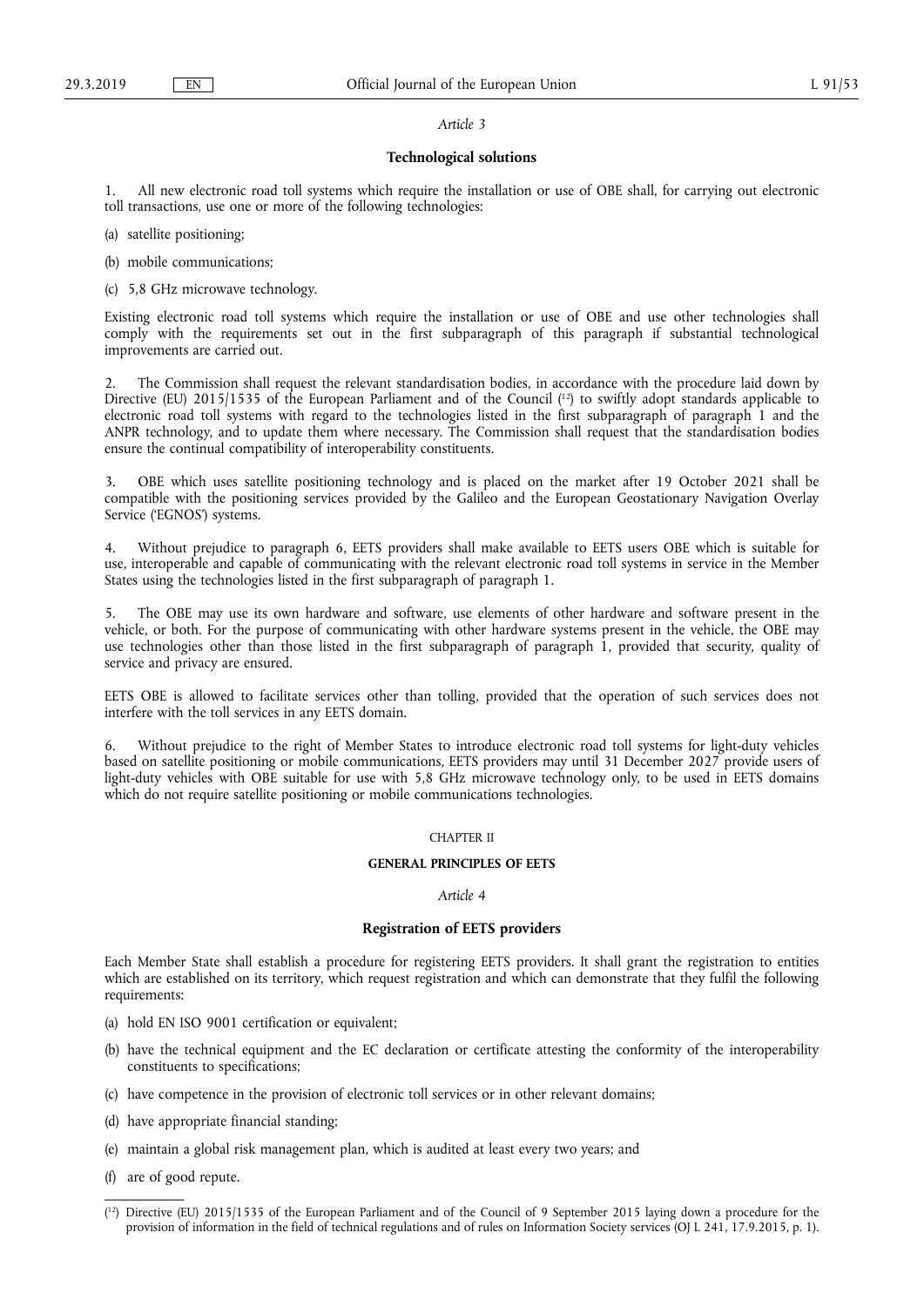#### *Article 5*

#### **Rights and obligations of EETS providers**

1. Member States shall take the measures necessary to ensure that EETS providers whom they have registered conclude EETS contracts covering all EETS domains on the territories of at least four Member States within the 36 months following their registration in accordance with Article 4. They shall take the measures necessary to ensure that that those EETS providers conclude contracts covering all EETS domains in a given Member State within the 24 months following the conclusion of the first contract in that Member State, except for those EETS domains in which the responsible toll chargers do not comply with Article 6(3).

2. Member States shall take the measures necessary to ensure that EETS providers whom they have registered maintain at all times the coverage of all EETS domains once they have concluded contracts therefor. They shall take the measures necessary to ensure that, where an EETS provider is not able to maintain coverage of an EETS domain because the toll charger does not comply with this Directive, it re-establishes the coverage of the concerned domain as soon as possible.

3. Member States shall take the measures necessary to ensure that EETS providers whom they have registered publish information on their EETS domains coverage and any changes thereto, as well as, within one month of registration, detailed plans regarding any extension of their service to further EETS domains, with annual updates.

Member States shall take the measures necessary to ensure that, where necessary, EETS providers whom they have registered, or who provide the EETS on their territory, provide EETS users with OBE which fulfils the requirements set out in this Directive, as well as in Directives  $2014/53/EU$  (<sup>13</sup>) and  $2014/30/EU$  (<sup>14</sup>) of the European Parliament and of the Council. They may request from concerned EETS providers evidence that those requirements are fulfilled.

5. Member States shall take the measures necessary to ensure that EETS providers who provide the EETS on their territory keep lists of invalidated OBE related to their EETS contracts with the EETS users. They shall take the measures necessary to ensure that such lists are maintained in strict compliance with the Union rules on the protection of personal data as set out, inter alia, in Regulation (EU) 2016/679 and Directive 2002/58/EC.

Member States shall take the measures necessary to ensure that EETS providers whom they registered make public their contracting policy towards EETS users.

7. Member States shall take the measures necessary to ensure that EETS providers who provide the EETS on their territory provide toll chargers with the information they need to calculate and apply the toll on the vehicles of EETS users or provide toll chargers with all information necessary to allow them to verify the calculation of applied toll on the vehicles of EETS users by the EETS providers.

8. Member States shall take the measures necessary to ensure that EETS providers who provide the EETS on their territory cooperate with toll chargers in their efforts to identify suspected offenders. Member States shall take the measures necessary to ensure that, where a failure to pay a road fee is suspected, the toll charger is able to obtain, from the EETS provider, the data relating to the vehicle involved in the suspected failure to pay a road fee and to the owner or holder of that vehicle who is a client of the EETS provider. Such data shall be made available instantly by the EETS provider.

Member States shall take the measures necessary to ensure that the toll charger does not disclose such data to any other toll service provider. They shall take the measures necessary to ensure that, where the toll charger is integrated with a toll service provider in one entity, the data are used for the sole purpose of identifying suspected offenders, or in accordance with Article 27(3).

9. Member States shall take the measures necessary to ensure that a toll charger responsible for an EETS domain on their territory is able to obtain, from an EETS provider, data relating to all vehicles owned or held by clients of the EETS provider, which have, in a given period of time, driven on the EETS domain for which the toll charger is responsible, as well as data relating to the owners or holders of these vehicles, provided that the toll charger needs this data to comply with its obligations to tax authorities. Member States shall take the measures necessary to ensure that the EETS provider

<sup>(</sup> 13) Directive 2014/53/EU of the European Parliament and of the Council of 16 April 2014 on the harmonisation of the laws of the Member States relating to the making available on the market of radio equipment and repealing Directive 1999/5/EC (OJ L 153, 22.5.2014, p. 62).

<sup>(</sup> 14) Directive 2014/30/EU of the European Parliament and of the Council of 26 February 2014 on the harmonisation of the laws of the Member States relating to electromagnetic compatibility (OJ L 96, 29.3.2014, p. 79).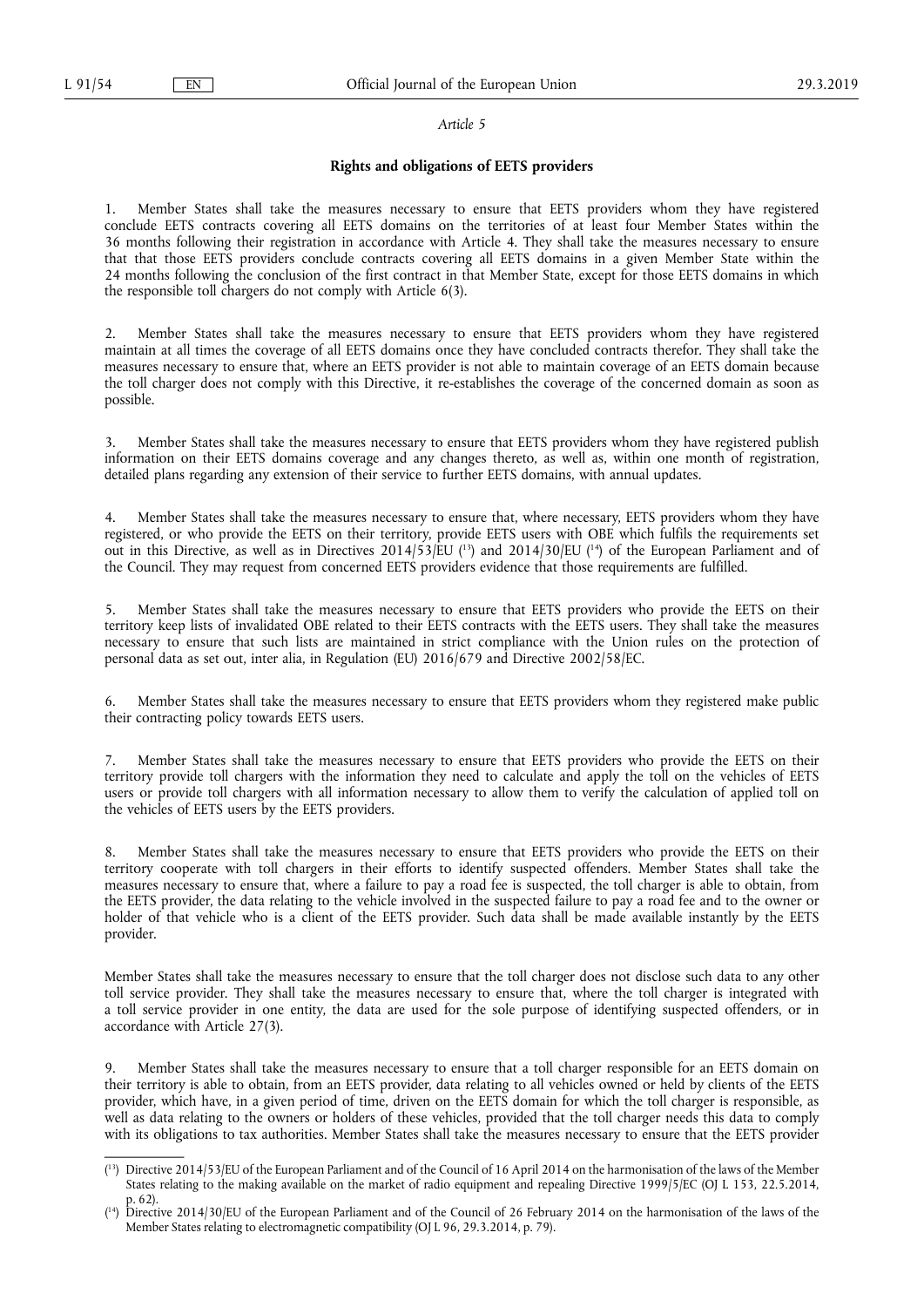provides the requested data no later than two days after receiving the request. They shall take the measures necessary to ensure that the toll charger does not disclose such data to any other toll service provider. They shall take the measures necessary to ensure that, where the toll charger is integrated with a toll service provider in one entity, the data are used for the sole purpose of compliance by the toll charger with its obligations to tax authorities.

10. The data provided by EETS providers to toll chargers shall be processed in compliance with Union rules on the protection of personal data as set out in Regulation (EU) 2016/679, as well as with the national laws, regulations or administrative provisions transposing Directives 2002/58/EC and (EU) 2016/680.

11. The Commission shall adopt implementing acts, at the latest by 19 October 2019, to further define the obligations of the EETS providers regarding:

(a) monitoring the performance of their service level, and cooperation with toll chargers in verification audits;

- (b) cooperation with toll chargers in the performance of toll chargers' systems' tests;
- (c) service and technical support to EETS users and personalisation of OBE;
- (d) the invoicing of EETS users;
- (e) the information which EETS providers must provide to toll chargers and which is referred to in paragraph 7; and
- (f) informing the EETS user of a detected toll non-declaration situation.

Those implementing acts shall be adopted in accordance with the examination procedure referred to in Article 31(2).

#### *Article 6*

#### **Rights and obligations of toll chargers**

Where an EETS domain does not comply with the technical and procedural EETS interoperability conditions provided for in this Directive, the Member State on whose territory the EETS domain lies shall take the measures necessary to ensure that the responsible toll charger assesses the problem with the stakeholders concerned and, if within its sphere of responsibilities, takes remedial actions with a view to ensuring EETS interoperability of the toll system. Where necessary, the Member State shall update the register referred to in Article 21(1) in respect of the information referred to in point (a) thereof.

2. Each Member State shall take the measures necessary to ensure that any toll charger responsible for an EETS domain on the territory of that Member State develops and maintains an EETS domain statement setting out the general conditions for EETS providers for accessing their EETS domains, in accordance with the implementing acts referred to in paragraph 9.

Where a new electronic road toll system is created on the territory of a Member State, that Member State shall take the measures necessary to ensure that the designated toll charger responsible for the system publishes the EETS domain statement with sufficient notice to allow for an accreditation of interested EETS providers at the latest one month before the operational launch of the new system, with due regard to the length of the process of assessment of conformity to specifications and of the suitability for use of interoperability constituents referred to in Article 15(1).

Where an electronic road toll system on the territory of a Member State is substantially modified, that Member State shall take the measures necessary to ensure that the toll charger responsible for the system publishes the updated EETS domain statement with sufficient notice to allow already accredited EETS providers to adapt their interoperability constituents to the new requirements and to obtain re-accreditation at the latest one month before the operational launch of the modified system, giving due regard to the length of the process of assessment of the conformity to specifications and of the suitability for use of interoperability constituents referred to in Article 15(1).

3. Member States shall take the measures necessary to ensure that toll chargers responsible for EETS domains on their territory accept on a non-discriminatory basis any EETS provider requesting to provide EETS on the said EETS domains.

Acceptance of an EETS provider in a EETS domain shall be subject to the provider's compliance with the obligations and general conditions set out in the EETS domain statement.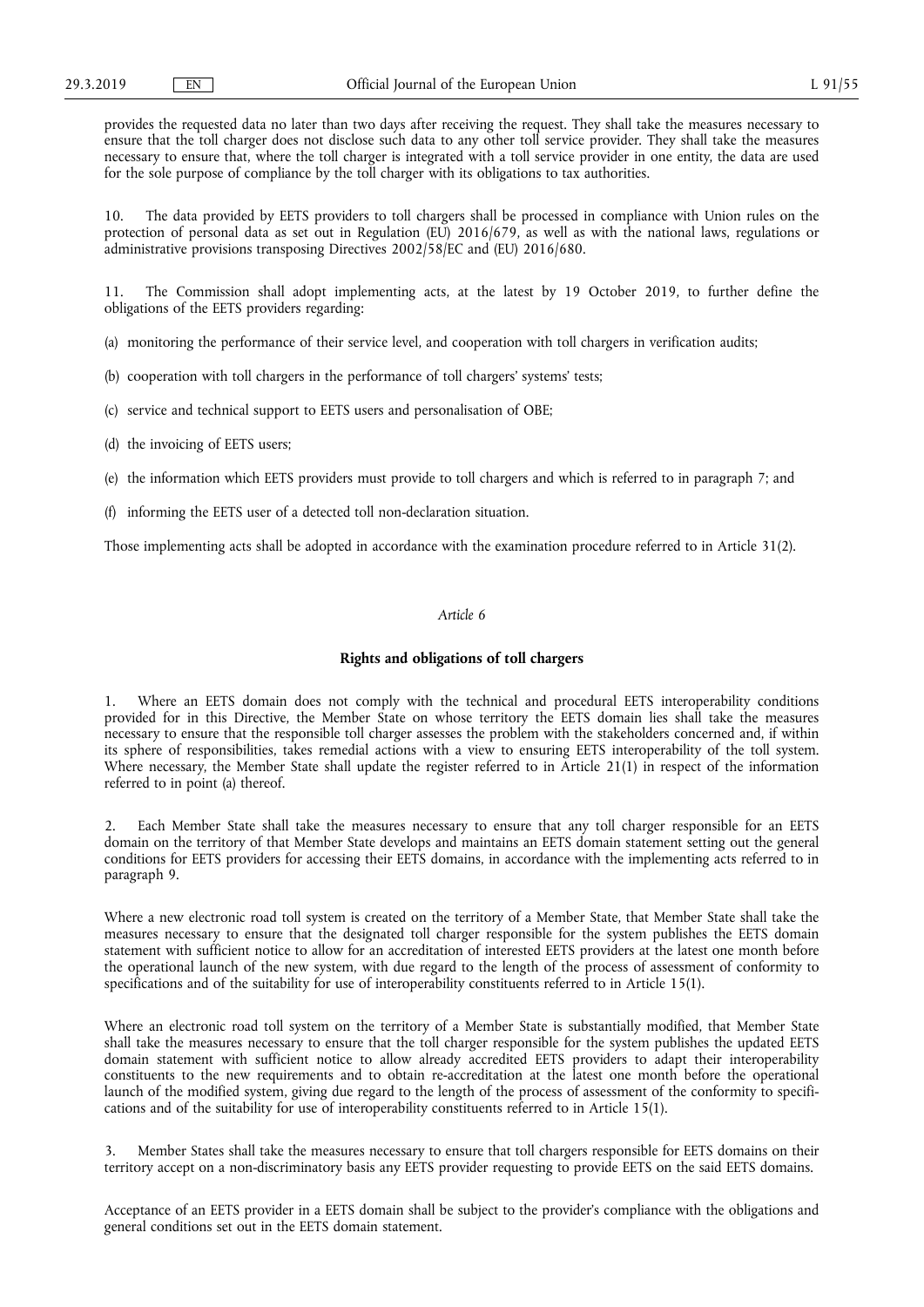Member States shall take the measures necessary to ensure that toll chargers do not require EETS providers to use specific technical solutions, or processes, that hinder the interoperability of an EETS provider's interoperability constituents with electronic road toll systems in other EETS domains.

If a toll charger and an EETS provider cannot reach an agreement, the matter may be referred to the Conciliation Body responsible for the relevant toll domain.

4. Each Member State shall take the measures necessary to ensure that the contracts between the toll charger and the EETS provider, regarding the provision of EETS on the territory of that Member State, permit the invoice for the toll to be issued to the EETS user directly by the EETS provider.

The toll charger may require that the EETS provider invoices the user in the name and on behalf of the toll charger, and the EETS provider shall comply with that request.

5. The toll charged by toll chargers to EETS users shall not exceed the corresponding national or local toll. This is without prejudice to the right of Member States to introduce rebates or discounts to promote the use of electronic toll payments. All OBE user rebates or discounts on tolls offered by a Member State or by a toll charger shall be transparent, publicly announced and available under the same conditions to clients of EETS providers.

6. Member States shall take the measures necessary to ensure that toll chargers accept on their EETS domains any operational OBE from EETS providers with whom they have contractual relationships which have been certified in accordance with the procedure defined in the implementing acts referred to in Article 15(7) and which do not appear on a list of invalidated OBE referred to in Article 5(5).

7. In the event of an EETS dysfunction attributable to the toll charger, the toll charger shall provide for a degraded mode of service enabling vehicles with the equipment referred to in paragraph 6 to circulate safely with a minimum of delay and without being suspected of a failure to pay a road fee.

8. Member States shall take the measures necessary to ensure that toll chargers collaborate in a non-discriminatory way with EETS providers or manufacturers or notified bodies with a view to assessing the suitability for use of interoperability constituents on their EETS domains.

9. The Commission shall adopt implementing acts, at the latest by 19 October 2019, to lay down the minimum content of the EETS domain statement, including:

(a) the requirements for EETS providers;

(b) the procedural conditions, including commercial conditions;

(c) the procedure of accreditation of EETS providers; and

(d) the toll context data.

Those implementing acts shall be adopted in accordance with the examination procedure referred to in Article 31(2).

### *Article 7*

## **Remuneration**

1. Member States shall take the measures necessary to ensure that EETS providers are entitled to be remunerated by the toll charger.

2. Member States shall take the measures necessary to ensure that the methodology for defining the remuneration of the EETS providers is transparent, non-discriminatory and identical for all EETS providers accredited to a given EETS domain. They shall take the measures necessary to ensure that the methodology is published as part of the commercial conditions in the EETS domain statement.

3. Member States shall take the measures necessary to ensure that in EETS domains with a main service provider, the methodology for calculating the remuneration of EETS providers follows the same structure as the remuneration of comparable services provided by the main service provider. The amount of remuneration of EETS providers may differ from the remuneration of the main service provider provided that it is justified by:

(a) the cost of specific requirements and obligations of the main service provider and not of the EETS providers; and

(b) the need to deduct, from the remuneration of EETS providers, the fixed charges imposed by the toll charger based on the costs, for the toll charger, of providing, operating and maintaining an EETS compliant system in its toll domain, including the costs of accreditation, where such costs are not included in the toll.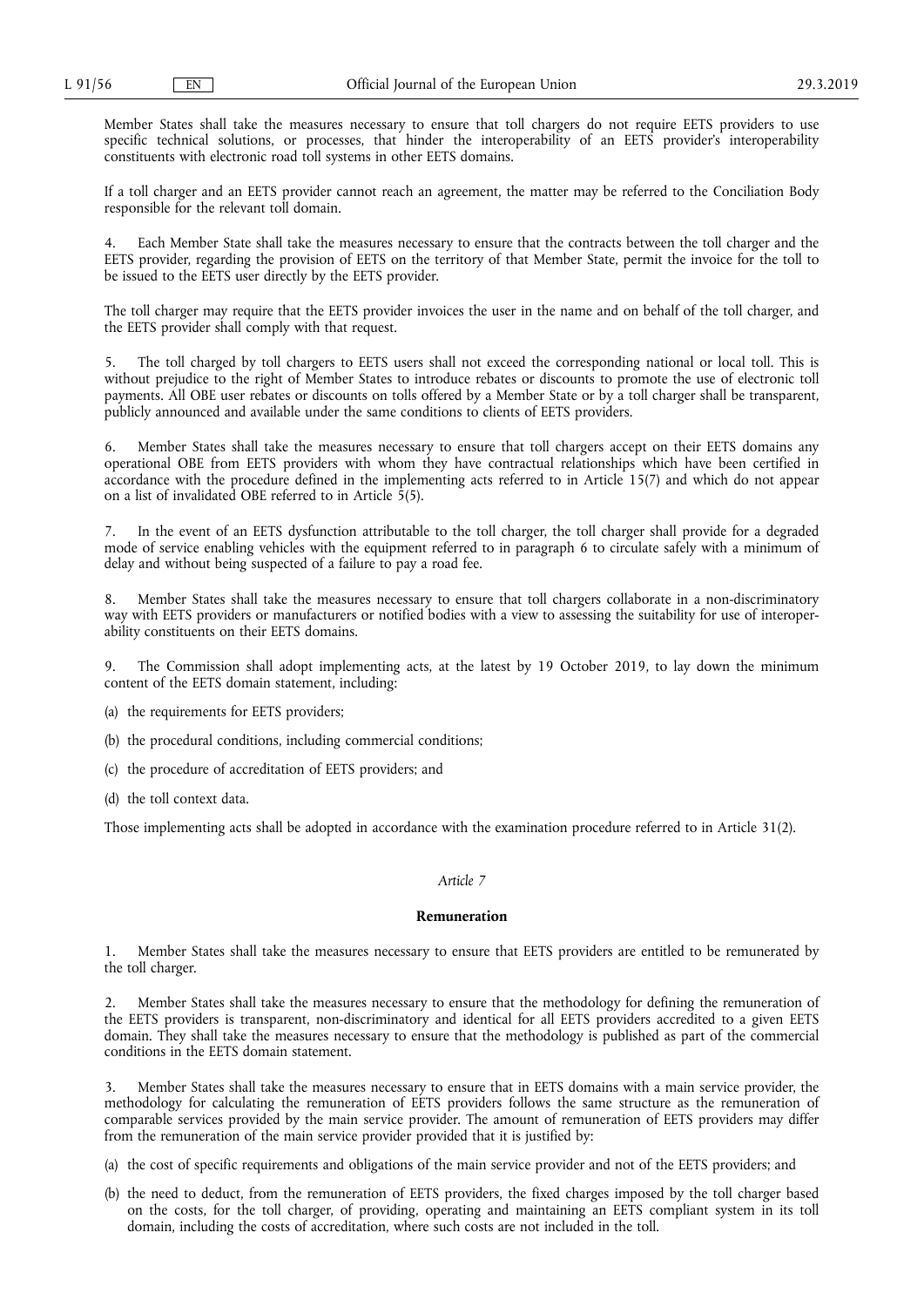#### *Article 8*

#### **Tolls**

1. Member States shall take the measures necessary to ensure that where, for the purpose of establishing the toll tariff applicable to a given vehicle, there is discrepancy between the vehicle classification used by the EETS provider and the toll charger, the toll charger's classification prevails, unless an error can be demonstrated.

2. Member States shall take the measures necessary to ensure that the toll charger is entitled to require, from an EETS provider, payment for any substantiated toll declaration and any substantiated toll non-declaration relating to any EETS user account managed by that EETS provider.

3. Member States shall take the measures necessary to ensure that, where an EETS provider has sent to a toll charger a list of invalidated OBE referred to in Article 5(5), the EETS provider shall not be held liable for any further toll incurred through the use of such invalidated OBE. The number of entries in the list of invalidated OBE, the list's format and its updating frequency shall be agreed between toll chargers and EETS providers.

4. Member States shall take the measures necessary to ensure that, in microwave-based toll systems, toll chargers communicate to EETS providers substantiated toll declarations for tolls incurred by their respective EETS users.

5. The Commission shall adopt delegated acts in accordance with Article 30, at the latest by 19 October 2019, to lay down the details for the classification of vehicles for the purposes of establishing the applicable tariff schemes, including any procedures necessary for establishing such schemes. The set of vehicle classification parameters to be supported by EETS shall not restrict the choice of tariff schemes by toll chargers. The Commission shall ensure sufficient flexibility to allow the set of classification parameters to be supported by EETS to evolve according to foreseeable future needs. Those acts shall be without prejudice to the definition, in Directive 1999/62/EC of the European Parliament and of the Council ( 15), of the parameters according to which tolls shall vary.

#### *Article 9*

#### **Accounting**

Member States shall take the measures necessary to ensure that legal entities which provide toll services keep accounting records which make a clear distinction possible between the costs and revenues related to the provision of toll services and the costs and revenues related to other activities. The information on the costs and revenues related to the toll service provision shall be provided, upon request, to the relevant Conciliation Body or judicial body. Member States shall also take the measures necessary to ensure that cross subsidies between the activities performed in the role of toll service provider and other activities are not allowed.

#### *Article 10*

### **Rights and obligations of EETS users**

1. Member States shall take the measures necessary to allow EETS users to subscribe to EETS through any EETS provider, regardless of their nationality, Member State of residence or the Member State in which the vehicle is registered. When entering into a contract, EETS users shall be duly informed about valid means of payment and, in accordance with Regulation (EU) 2016/679, about the processing of their personal data and the rights stemming from applicable legislation on the protection of personal data.

2. The payment of a toll by an EETS user to its EETS provider shall be deemed to fulfil the EETS user's payment obligations to the relevant toll charger.

If two or more OBE are installed or carried on-board a vehicle, it is the responsibility of the EETS user to use or activate the relevant OBE for the specific EETS domain.

The Commission shall adopt delegated acts in accordance with Article 30, at the latest by 19 October 2019, to further define the obligations of the EETS users regarding:

- (a) the provision of data to the EETS provider; and
- (b) the use and handling of the OBE.

<sup>(</sup> 15) Directive 1999/62/EC of the European Parliament and of the Council of 17 June 1999 on the charging of heavy goods vehicles for the use of certain infrastructures (OJ L 187, 20.7.1999, p. 42).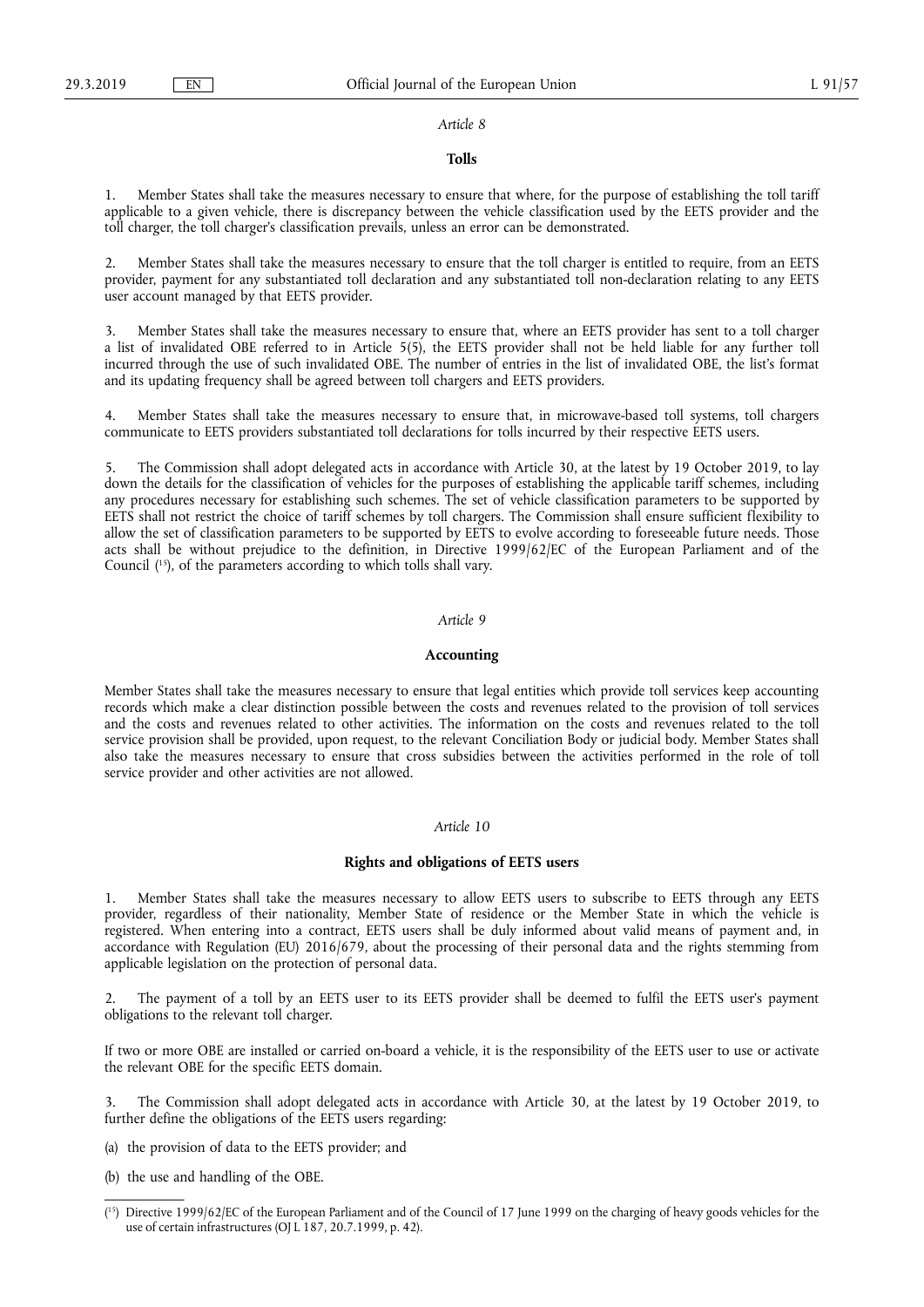## CHAPTER III

#### **CONCILIATION BODY**

#### *Article 11*

#### **Establishment and functions**

1. Each Member State with at least one EETS domain shall designate or establish a Conciliation Body in order to facilitate mediation between toll chargers with an EETS domain located within its territory and EETS providers that have contracts or are in contractual negotiations with those toll chargers.

2. The Conciliation Body shall be empowered, in particular, to verify that the contractual conditions imposed by a toll charger on EETS providers are non-discriminatory. It shall be empowered to verify that the EETS providers are remunerated in accordance with the principles provided for in Article 7.

3. The Member States referred to in paragraph 1 shall take the measures necessary to ensure that their Conciliation Body is independent, in its organisation and legal structure, from the commercial interests of toll chargers and toll service providers.

#### *Article 12*

#### **Mediation procedure**

1. Each Member State with at least one EETS domain shall lay down a mediation procedure in order to enable a toll charger or an EETS provider to request the relevant Conciliation Body to intervene in any dispute relating to their contractual relations or negotiations.

2. The mediation procedure referred to in paragraph 1 shall require that the Conciliation Body states, within a period of one month following the receipt of a request for it to intervene, whether all documents necessary for the mediation are in its possession.

3. The mediation procedure referred to in paragraph 1 shall require that the Conciliation Body issues its opinion on a dispute no later than six months after receipt of the request for it to intervene.

In order to facilitate its tasks, Member States shall give the Conciliation Body the power to request relevant information from toll chargers, EETS providers and any third parties active in the provision of EETS within the Member State concerned.

5. The Member States with at least one EETS domain and the Commission shall take the measures necessary to ensure the exchange of information between the Conciliation Bodies concerning their work, guiding principles and practices.

#### CHAPTER IV

### **TECHNICAL PROVISIONS**

#### *Article 13*

#### **Single continuous service**

Member States shall take the measures necessary to ensure that EETS is provided to EETS users as a single continuous service.

This means that:

- (a) once the vehicle classification parameters, including the variable ones, have been stored or declared, or both, no further in-vehicle human intervention is required during a journey unless there is a modification to the vehicle's characteristics; and
- (b) human interaction with a particular piece of OBE stays the same whatever the EETS domain.

## *Article 14*

## **Additional elements regarding EETS**

1. Member States shall take the measures necessary to ensure that the interaction of EETS users with toll chargers as part of EETS is limited, where applicable, to the invoicing process in accordance with Article 6(4) and to enforcement processes. Interactions between EETS users and EETS providers, or their OBE, may be specific to each EETS provider, without compromising EETS interoperability.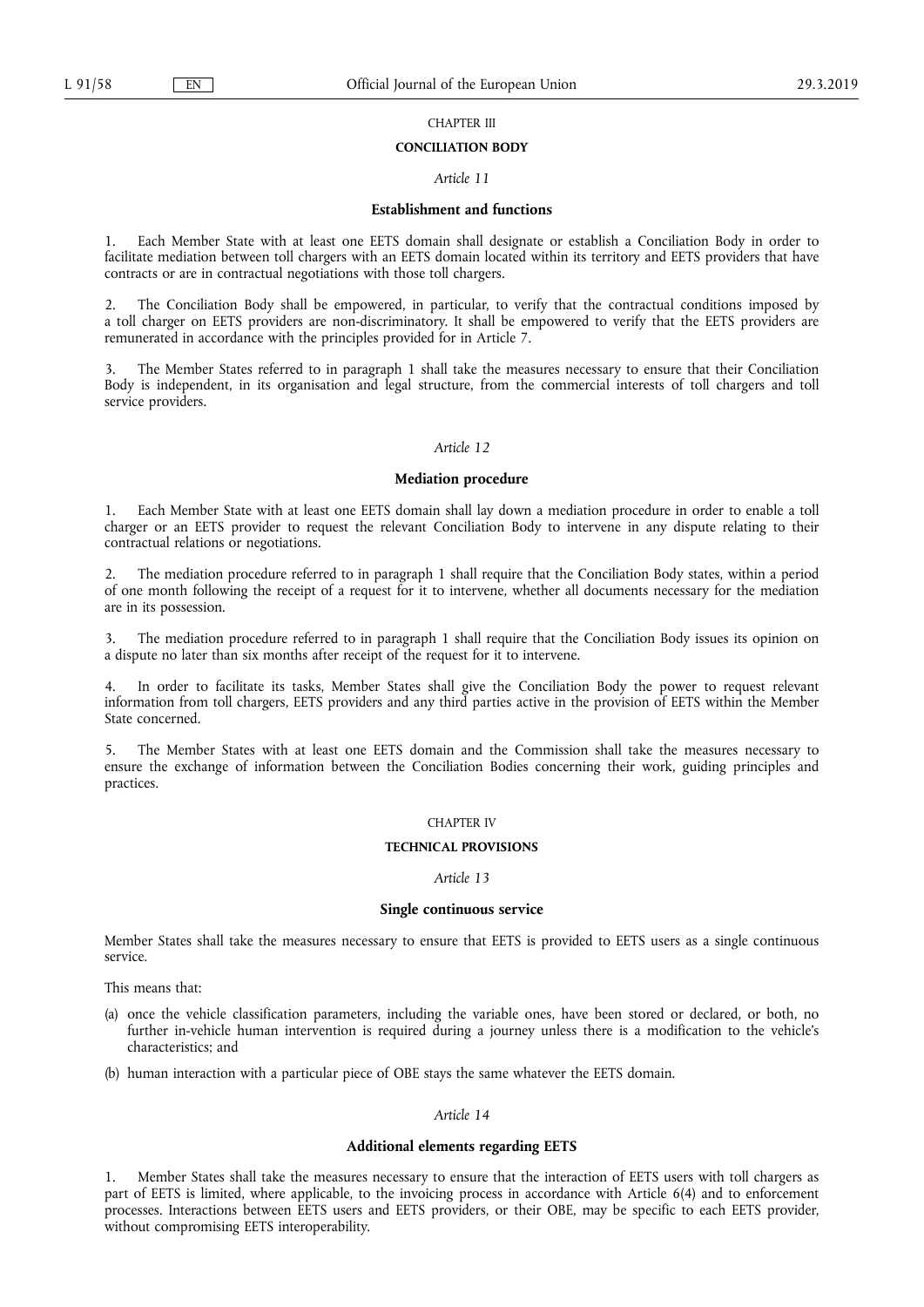2. Member States may require that toll service providers, including EETS providers, at the request of the Member States authorities, provide traffic data in respect of their clients, subject to compliance with the applicable data protection rules. Such data shall only be used by the Member States for the purpose of traffic policies and enhancing traffic management and the data shall not be used to identify the clients.

The Commission shall adopt, at the latest by 19 October 2019, implementing acts laying down the specifications of electronic interfaces between the interoperability constituents of toll chargers, EETS providers and EETS users, including, where applicable, the content of the messages exchanged between the actors through those interfaces. Those implementing acts shall be adopted in accordance with the examination procedure referred to in Article 31(2).

#### *Article 15*

#### **Interoperability constituents**

1. Where a new electronic road toll system is created on the territory of a Member State, that Member State shall take the measures necessary to ensure that the designated toll charger responsible for the system establishes and publishes in the EETS domain statement the detailed planning of the process of assessment of conformity to specifications and of the suitability for use of interoperability constituents, which allows for the accreditation of interested EETS providers at the latest one month before the operational launch of the new system.

Where an electronic road toll system on the territory of a Member State is substantially modified, that Member State shall take the measures necessary to ensure that the toll charger responsible for the system establishes and publishes in the EETS domain statement, in addition to the elements referred to in the first subparagraph, the detailed planning of the re-assessment of conformity to specifications and of the suitability for use of the interoperability constituents of EETS providers already accredited to the system before its substantial modification. The planning shall allow for the reaccreditation of concerned EETS providers at the latest one month before the operational launch of the modified system.

The toll charger shall respect that planning.

2. Member States shall take the measures necessary to ensure that each toll charger responsible for an EETS domain on the territory of that Member States sets up a test environment in which the EETS provider or its authorised representatives can check that its OBE is suitable for use in the toll charger's EETS domain and obtain certification of the successful completion of the respective tests. Member States shall take the measures necessary to allow toll chargers to set up a single test environment for more than one EETS domain, and to allow one authorised representative to check the suitability for use of one type of OBE on behalf of more than one EETS provider.

Member States shall take the measures necessary to allow toll chargers to require EETS providers or their authorised representatives to cover the cost of the respective tests.

3. Member States shall not prohibit, restrict or hinder the placing on the market of interoperability constituents for use in EETS where they bear the CE marking or either a declaration of conformity to specifications or a declaration of suitability for use, or both. In particular, Member States shall not require checks which have already been carried out as part of the procedure for checking conformity to specifications or suitability for use, or both.

4. The Commission shall adopt delegated acts in accordance with Article 30, at the latest by 19 October 2019, to lay down the requirements for interoperability constituents regarding safety and health, reliability and availability, environment protection, technical compatibility, security and privacy and operation and management.

5. The Commission shall also adopt delegated acts in accordance with Article 30, at the latest by 19 October 2019, to lay down the general infrastructure requirements regarding:

- (a) the accuracy of toll declaration data with a view to guaranteeing equality of treatment between EETS users in respect of tolls and charges;
- (b) the identification, through the OBE, of the responsible EETS provider;
- (c) the use of open standards for the interoperability constituents of the EETS equipment;
- (d) the integration of the OBE in the vehicle; and
- (e) the signalisation, to the driver, of the requirement to pay a road fee.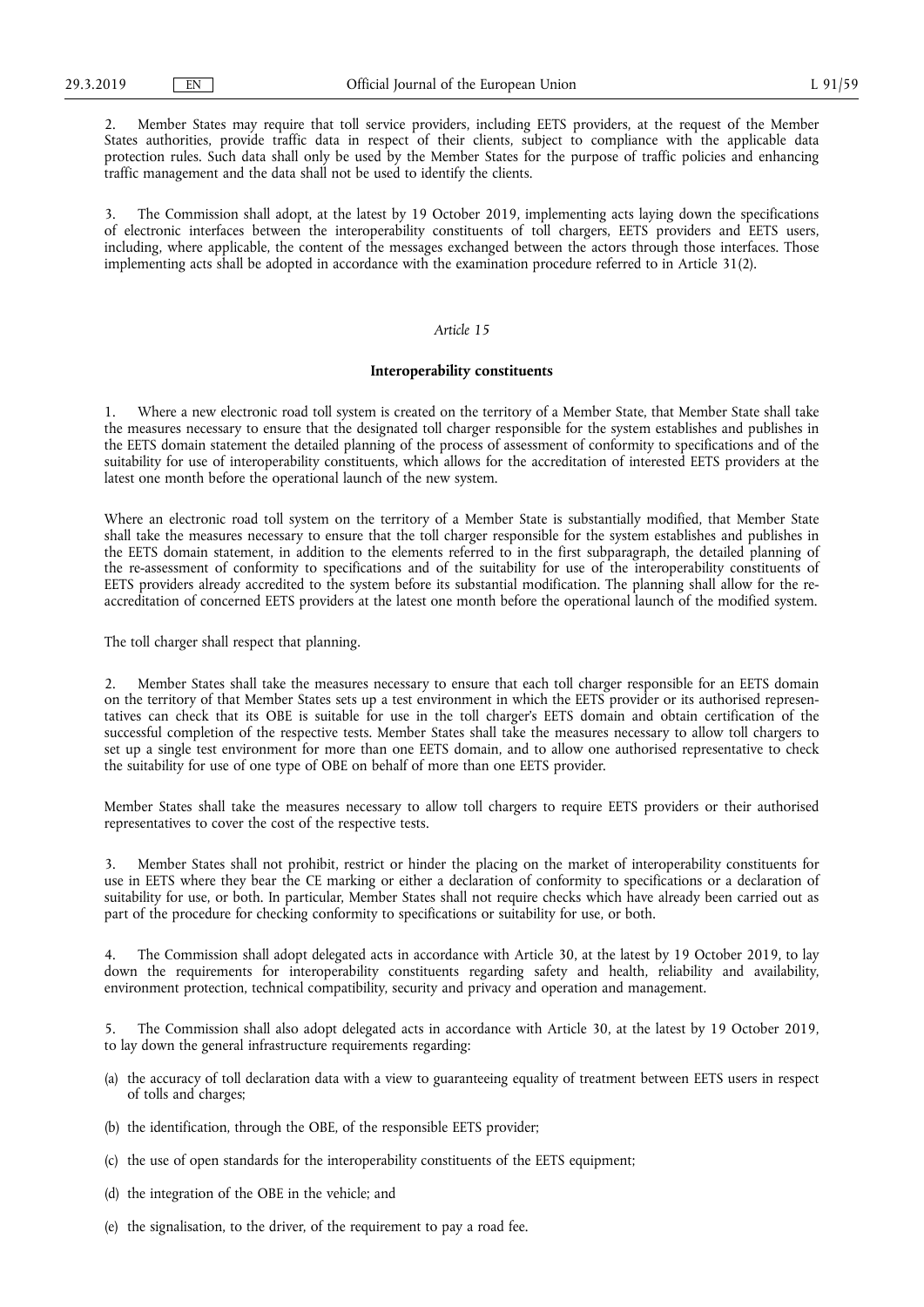6. The Commission shall adopt implementing acts, at the latest by 19 October 2019, to lay down the following specific infrastructure requirements:

- (a) requirements on common communication protocols between toll chargers and EETS providers equipment;
- (b) requirements on mechanisms for toll chargers to detect whether a vehicle circulating on their EETS domain is equipped with a valid and functioning OBE;
- (c) requirements on the human-machine interface in the OBE;
- (d) requirements applying specifically to interoperability constituents in microwave technologies-based toll systems; and
- (e) requirements applying specifically in Global Navigation Satellite System (GNSS)-based toll systems.

Those implementing acts shall be adopted in accordance with the examination procedure referred to in Article 31(2).

7. The Commission shall adopt implementing acts, at the latest by 19 October 2019, to lay down the procedure to be applied by the Member States for assessing the conformity to specifications and suitability for use of interoperability constituents, including the content and format of the EC declarations. Those implementing acts shall be adopted in accordance with the examination procedure referred to in Article 31(2).

#### CHAPTER V

#### **SAFEGUARD CLAUSES**

#### *Article 16*

## **Safeguard procedure**

1. Where a Member State has reason to believe that interoperability constituents bearing a CE marking and placed on the market are unlikely, when used as intended, to meet the relevant requirements, it shall take all necessary steps to restrict their field of application, prohibit their use or withdraw them from the market. The Member State shall immediately inform the Commission of the measures taken and give the reasons for its decision, stating in particular whether failure to conform is due to:

(a) incorrect application of technical specifications; or

(b) inadequacy of technical specifications.

2. The Commission shall consult the concerned Member State, manufacturer, EETS provider or their authorised representatives established within the Union as quickly as possible. Where, following that consultation, the Commission establishes that the measure is justified, it shall immediately inform the Member State concerned as well as the other Member States. However, where, following that consultation, the Commission establishes that the measure is unjustified, it shall immediately inform the Member State concerned, as well as the manufacturer or its authorised representative established within the Union and the other Member States.

3. Where interoperability constituents bearing the CE marking fail to comply with interoperability requirements, the competent Member State shall require the manufacturer or its authorised representative established in the Union to restore the interoperability constituent to a state of conformity to specifications or suitability for use, or both, under the conditions laid down by that Member State and shall inform the Commission and the other Member States thereof.

## *Article 17*

#### **Transparency of assessments**

Any decision taken by a Member State or a toll charger concerning the assessment of conformity to specifications or suitability for use of interoperability constituents and any decision taken pursuant to Article 16 shall set out in detail the reasons on which it is based. It shall be notified as soon as possible to the concerned manufacturer, EETS provider or their authorised representatives, together with an indication of the remedies available under the laws in force in the Member State concerned and of the time limits allowed for the exercise of such remedies.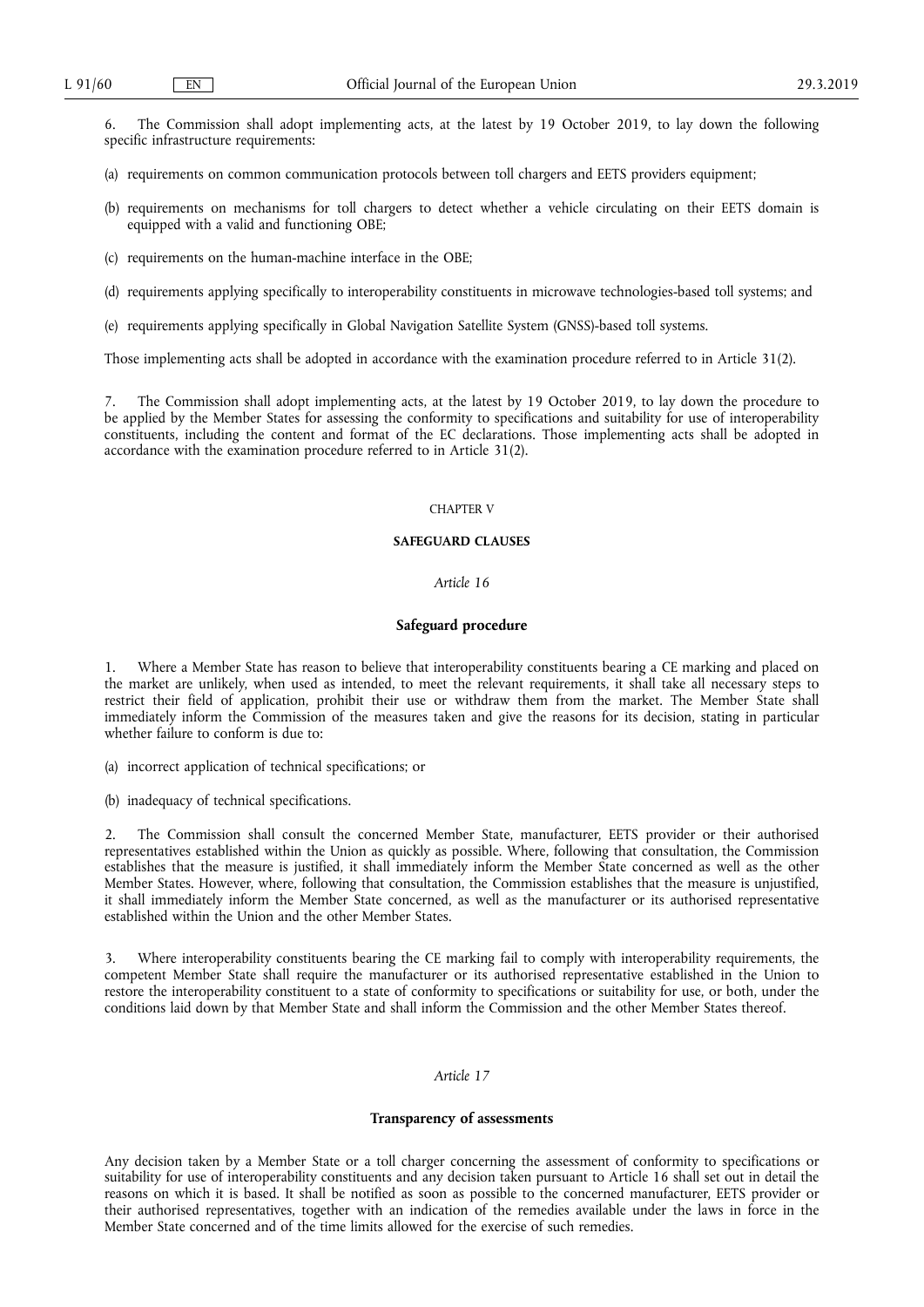## CHAPTER VI

## **ADMINISTRATIVE ARRANGEMENTS**

#### *Article 18*

#### **Single contact office**

Each Member State with at least two EETS domains on its territory shall designate a single contact office for EETS providers. The Member State shall make public the contact details of that office, and provide them, upon request, to interested EETS providers. The Member State shall take the measures necessary to ensure that, upon request of the EETS provider, the contact office facilitates and coordinates early administrative contacts between the EETS provider and the toll chargers responsible for the EETS domains on the territory of the Member State. The contact office may be a natural person or a public or a private body.

#### *Article 19*

#### **Notified bodies**

1. Member States shall notify to the Commission and the other Member States any bodies entitled to carry out or supervise the procedure for the assessment of conformity to specifications or suitability for use referred to in the implementing acts referred to in Article 15(7), indicating each body's area of competence, and the identification numbers obtained in advance from the Commission. The Commission shall publish in the *Official Journal of the European Union the list of bodies, their identification numbers and areas of competence, and shall keep the list updated.* 

2. Member States shall apply the criteria provided for in the delegated acts referred to in paragraph 5 of this Article for the assessment of the bodies to be notified. Bodies meeting the assessment criteria provided for in the relevant European standards shall be deemed to meet the said criteria.

3. A Member State shall withdraw approval from a body which no longer meets the criteria provided for in the delegated acts referred to in paragraph 5 of this Article. It shall immediately inform the Commission and the other Member States thereof.

4. Where a Member State or the Commission considers that a body notified by another Member State does not meet the criteria provided for in the delegated acts referred to in paragraph 5 of this Article, the matter shall be referred to the Electronic Toll Committee referred to in Article 31(1), which shall deliver its opinion within three months. In the light of the opinion of that Committee, the Commission shall inform the Member State which notified the body in question of any changes that are necessary for the notified body to retain the status conferred upon it.

5. The Commission shall adopt delegated acts in accordance with Article 30, at the latest by 19 October 2019, to lay down the minimum criteria of eligibility for notified bodies.

#### *Article 20*

#### **Coordination Group**

A Coordination Group of the bodies notified under Article 19(1) (the 'Coordination Group') shall be set up as a working group of the Electronic Toll Committee referred to in Article 31(1), in accordance with that Committee's Rules of Procedure.

#### *Article 21*

## **Registers**

1. For the purposes of the implementation of this Directive, each Member State shall keep a national electronic register of the following:

(a) the EETS domains within their territory, including information relating to:

- (i) the corresponding toll chargers;
- (ii) the tolling technologies employed;
- (iii) the toll context data;
- (iv) the EETS domain statement; and
- (v) the EETS providers having EETS contracts with the toll chargers active in the territory of that Member State;

(b) the EETS providers to whom it has granted registration in accordance with Article 4; and

(c) the details of the single contact office referred to in Article 18 for EETS including a contact email address and telephone number.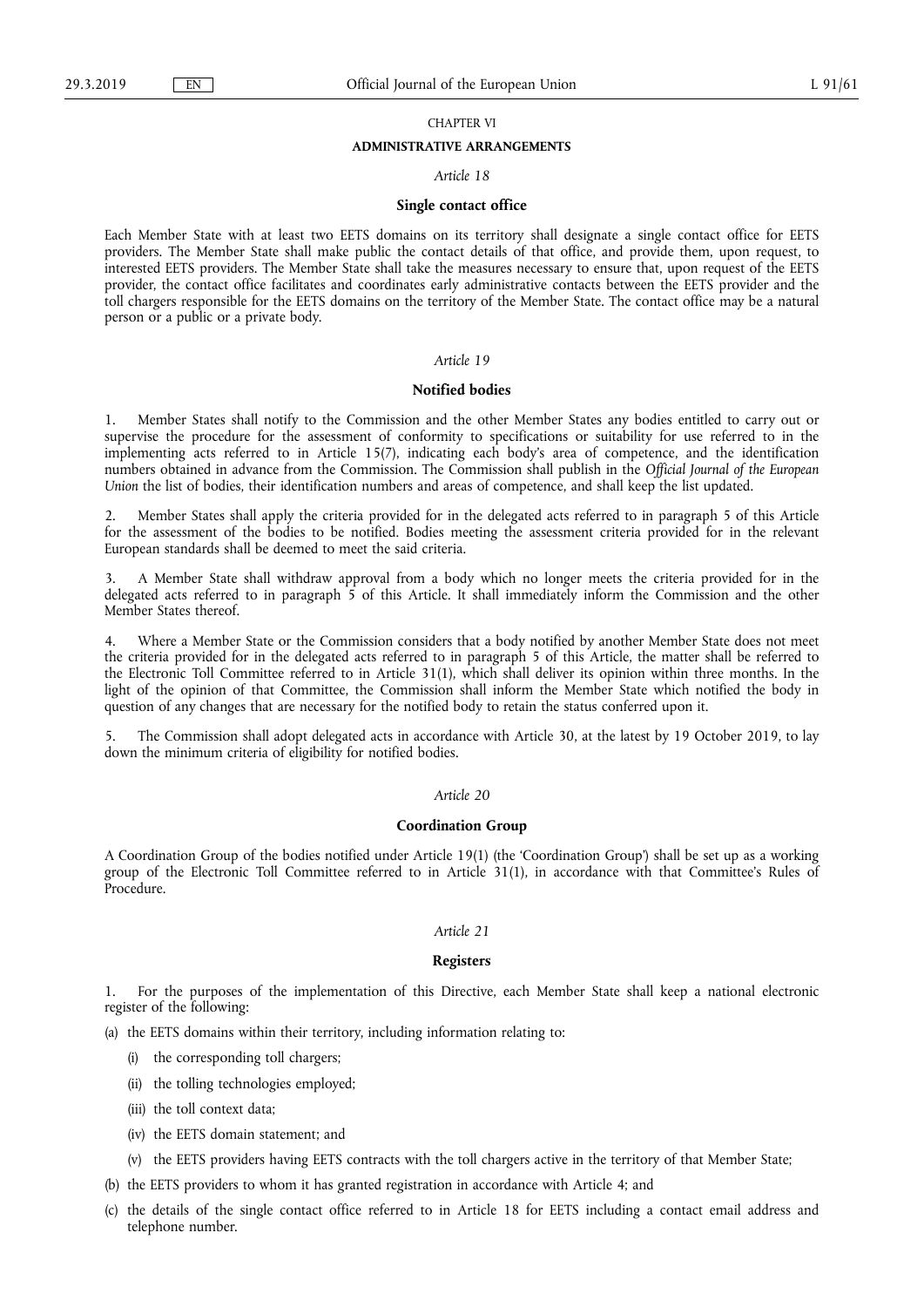Unless otherwise specified, Member States shall verify at least once a year that the requirements set out in points (a), (d), (e) and (f) of Article 4 are still met, and shall update the register accordingly. The register shall also contain the conclusions of the audit provided for in point (e) of Article 4. A Member State shall not be held liable for the actions of the EETS providers mentioned in its register.

2. Member States shall take the measures necessary to ensure that all the data contained in the national electronic register are kept up-to-date and are accurate.

3. The registers shall be electronically accessible to the public.

4. These registers shall be available as of 19 October 2021.

5. At the end of each calendar year, the Member States authorities in charge of the registers shall communicate, to the Commission, by electronic means, the registers of EETS domains and EETS providers. The Commission shall make the information available to the other Member States. Any inconsistencies with the situation in a Member State shall be brought to the attention of the Member State of registration and of the Commission.

#### CHAPTER VII

#### **PILOT SYSTEMS**

#### *Article 22*

#### **Pilot toll systems**

1. To allow for EETS technical development, Member States may temporarily authorise, on limited parts of their toll domain and in parallel with the EETS compliant system, pilot toll systems incorporating new technologies or concepts which do not comply with one or more provisions of this Directive.

2. EETS providers shall not be required to participate in pilot toll systems.

3. Before starting a pilot toll system, the Member State concerned shall request the authorisation of the Commission. The Commission shall issue the authorisation or refuse it, in the form of a Decision, within six months from the moment it received the request. The Commission may refuse the authorisation if the pilot toll system could prejudice the correct functioning of the regular electronic road toll system or of the EETS. The initial period of such authorisation shall not exceed three years.

#### CHAPTER VIII

#### **EXCHANGE OF INFORMATION ON THE FAILURE TO PAY ROAD FEES**

#### *Article 23*

#### **Procedure for the exchange of information between Member States**

1. In order to allow the identification of the vehicle, and the owner or holder of that vehicle, for which a failure to pay a road fee has been established, each Member State shall grant access only to other Member States' national contact points to the following national vehicle registration data, with the power to conduct automated searches thereon:

(a) data relating to vehicles; and

(b) data relating to the owners or holders of the vehicle.

The data elements referred to in points (a) and (b) which are necessary in order to conduct an automated search shall comply with Annex I.

2. For the purposes of the exchange of data referred to in paragraph 1, each Member State shall designate a national contact point. Member States shall take the measures necessary to ensure that the exchange of information between Member States takes place only between the national contact points. The powers of the national contact points shall be governed by the applicable law of the Member State concerned. In that data exchange process, particular attention shall be paid to the proper protection of personal data.

When conducting an automated search in the form of an outgoing request, the national contact point of the Member State in whose territory there was a failure to pay a road fee shall use a full registration number.

Those automated searches shall be conducted in compliance with the procedures referred to in points 2 and 3 of Chapter 3 of the Annex to Council Decision 2008/616/JHA  $(^{16})$  and with the requirements of Annex I to this Directive.

<sup>(</sup> 16) Council Decision 2008/616/JHA of 23 June 2008 on the implementation of Decision 2008/615/JHA on the stepping up of crossborder cooperation, particularly in combating terrorism and cross-border crime (OJ L 210, 6.8.2008, p. 12).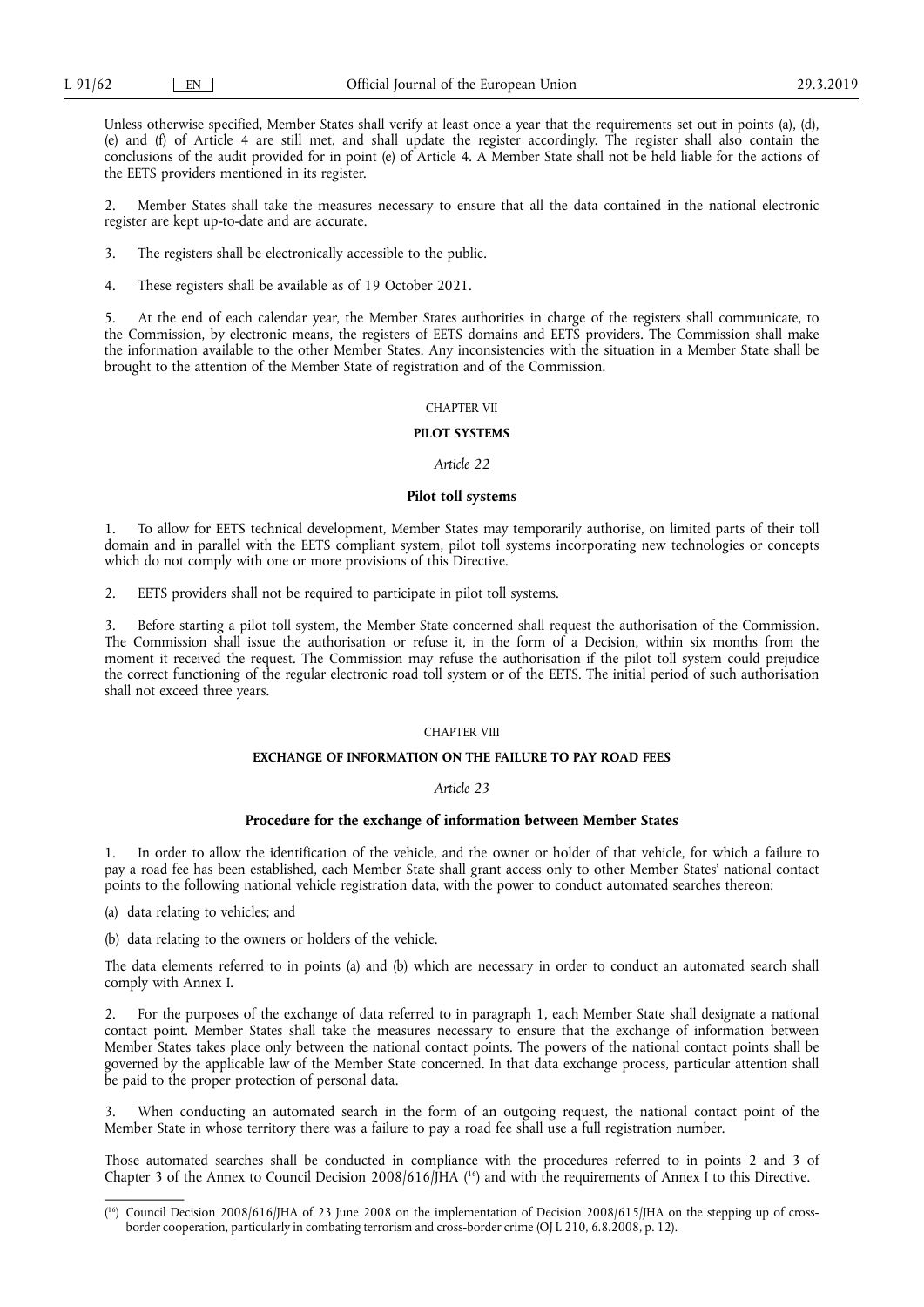The Member State in whose territory there was a failure to pay a road fee shall use the data obtained in order to establish who is liable for the failure to pay that fee.

Member States shall take the measures necessary to ensure that the exchange of information is carried out using the European Vehicle and Driving Licence Information System (Eucaris) software application and amended versions of this software, in compliance with Annex I to this Directive and with points 2 and 3 of Chapter 3 of the Annex to Decision 2008/616/JHA.

5. Each Member State shall bear its own costs arising from the administration, use and maintenance of the software applications referred to in paragraph 4.

#### *Article 24*

#### **Information letter on the failure to pay a road fee**

1. The Member State in whose territory there was a failure to pay a road fee shall decide whether or not to initiate follow-up proceedings in relation to the failure to pay a road fee.

Where the Member State in whose territory there was a failure to pay a road fee decides to initiate such proceedings, that Member State shall, in accordance with its national law, inform the owner, the holder of the vehicle or the otherwise identified person suspected of failing to pay the road fee.

This information shall, as applicable under national law, include the legal consequences thereof within the territory of the Member State in which there was a failure to pay a road fee under the law of that Member State.

2. When sending the information letter to the owner, the holder of the vehicle or to the otherwise identified person suspected of failing to pay the road fee, the Member State in whose territory there was a failure to pay a road fee shall, in accordance with its national law, include any relevant information, notably the nature of the failure to pay the road fee, the place, date and time of the failure to pay the road fee, the title of the texts of the national law infringed, the right to appeal and to have access to information, and the sanction and, where appropriate, data concerning the device used for detecting the failure to pay a road fee. For that purpose, the Member State in whose territory there was a failure to pay a road fee shall base the information letter on the template set out in Annex II.

Where the Member State in whose territory there was a failure to pay a road fee decides to initiate follow-up proceedings in relation to the failure to pay a road fee, it shall, for the purpose of ensuring the respect of fundamental rights, send the information letter in the language of the registration document of the vehicle, if available, or in one of the official languages of the Member State of registration.

#### *Article 25*

#### **Follow-up proceedings by the levying entities**

1. The Member State on whose territory there was a failure to pay a road fee may provide to the entity responsible for levying the road fee the data obtained through the procedure referred to in Article 23(1) only if the following conditions are met:

- (a) the data transferred is limited to what is needed by that entity to obtain the road fee due;
- (b) the procedure for obtaining the road fee due complies with the procedure provided for in Article 24;
- (c) the entity concerned is responsible for carrying out this procedure; and
- (d) compliance with the payment order issued by the entity receiving the data puts an end to the failure to pay a road fee.

2. Member States shall ensure that the data provided to the responsible entity are used solely for the purpose of obtaining the road fee due and is immediately deleted once the road fee is paid or, if the failure to pay persists, within a reasonable period after the transfer of the data, to be set by the Member State.

#### *Article 26*

#### **Reporting by Member States to the Commission**

Each Member State shall send a comprehensive report to the Commission by 19 April 2023 and every three years thereafter.

The comprehensive report shall indicate the number of automated searches conducted by the Member State in whose territory there was a failure to pay a road fee addressed to the national contact point of the Member State of registration, following failures to pay road fees that occurred on its territory, together with the number of failed requests.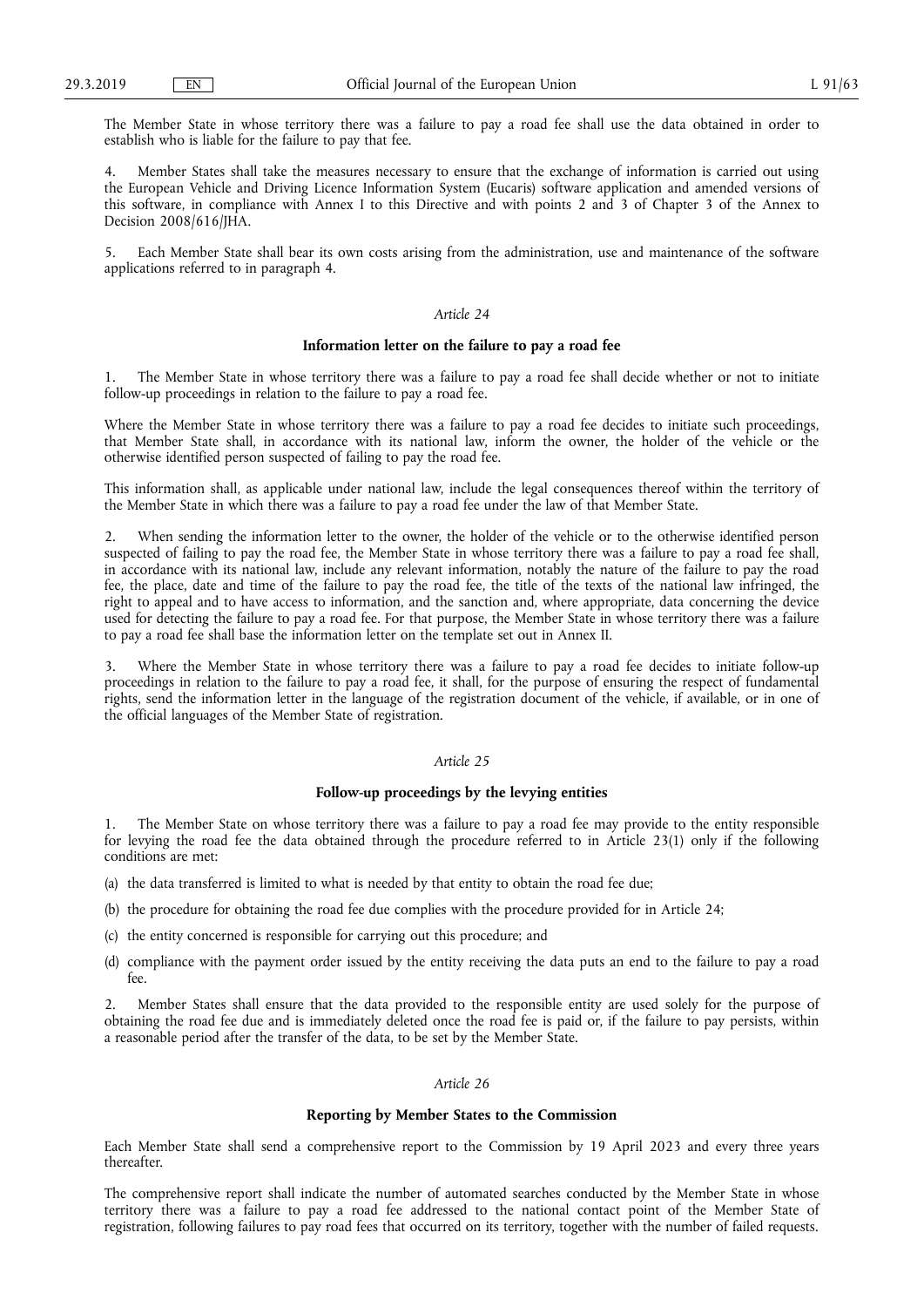The comprehensive report shall also include a description of the situation at national level in relation to the follow-up concerning the failures to pay road fees, based on the proportion of such failures to pay road fees which have been followed up by information letters.

### *Article 27*

#### **Data protection**

Regulation (EU) 2016/679 and the national laws, regulations or administrative provisions transposing Directives 2002/58/EC and (EU) 2016/680 shall apply to personal data processed under this Directive.

2. Member States shall, in accordance with applicable data protection legislation, take the measures necessary, to ensure that:

- (a) the processing of personal data for the purposes of Articles 23, 24 and 25 is limited to the types of data listed in Annex I to this Directive;
- (b) personal data are accurate, kept up-to date and requests for rectification or erasure are handled without undue delay; and
- (c) a time limit is established for the storage of personal data.

Member States shall take the measures necessary to ensure that personal data processed under this Directive are used only for the purposes of:

- (a) identification of suspected offenders in view of the obligation to pay road fees within the scope of Article 5(8);
- (b) ensuring the compliance of the toll charger as regards its obligations to tax authorities within the scope of Article 5(9); and
- (c) identification of the vehicle and the owner or holder of the vehicle for which a failure to pay a road fee has been established within the scope of Articles 23 and 24.

Member States shall also take the measures necessary to ensure that the data subjects have the same rights of information, access, rectification, erasure and restriction of processing, and to lodge a complaint with a data protection supervisory authority, compensation and an effective judicial remedy as provided for in Regulation (EU) 2016/679 or, where applicable, Directive (EU) 2016/680.

3. This Article shall not affect the possibility of Member States to restrict the scope of the obligations and rights provided for in certain provisions of Regulation (EU) 2016/679 in accordance with Article 23 of that Regulation for the purposes listed in the first paragraph of that Article.

4. Any person concerned shall have the right to obtain, without undue delay, information on which personal data recorded in the Member State of registration were transmitted to the Member State in which there was a failure to pay a road fee, including the date of the request and the competent authority of the Member State in whose territory there was a failure to pay a road fee.

#### CHAPTER IX

#### **FINAL PROVISIONS**

#### *Article 28*

#### **Report**

1. By 19 April 2023, the Commission shall present a report to the European Parliament and to the Council on the implementation and effects of this Directive, in particular as regards the advancement and deployment of the EETS and the effectiveness and efficiency of the mechanism for the exchange of data in the framework of the investigation of events of failure to pay road fees.

The report shall analyse in particular the following:

- (a) the effect of Article 5(1) and (2) on the deployment of EETS, with a particular focus on the availability of the service in small or peripheral EETS domains;
- (b) the effectiveness of Articles 23, 24 and 25 on the reduction in the number of failures to pay road fees in the Union; and
- (c) the progress made on interoperability aspects between electronic road toll systems using satellite positioning and 5,8 GHz microwave technology.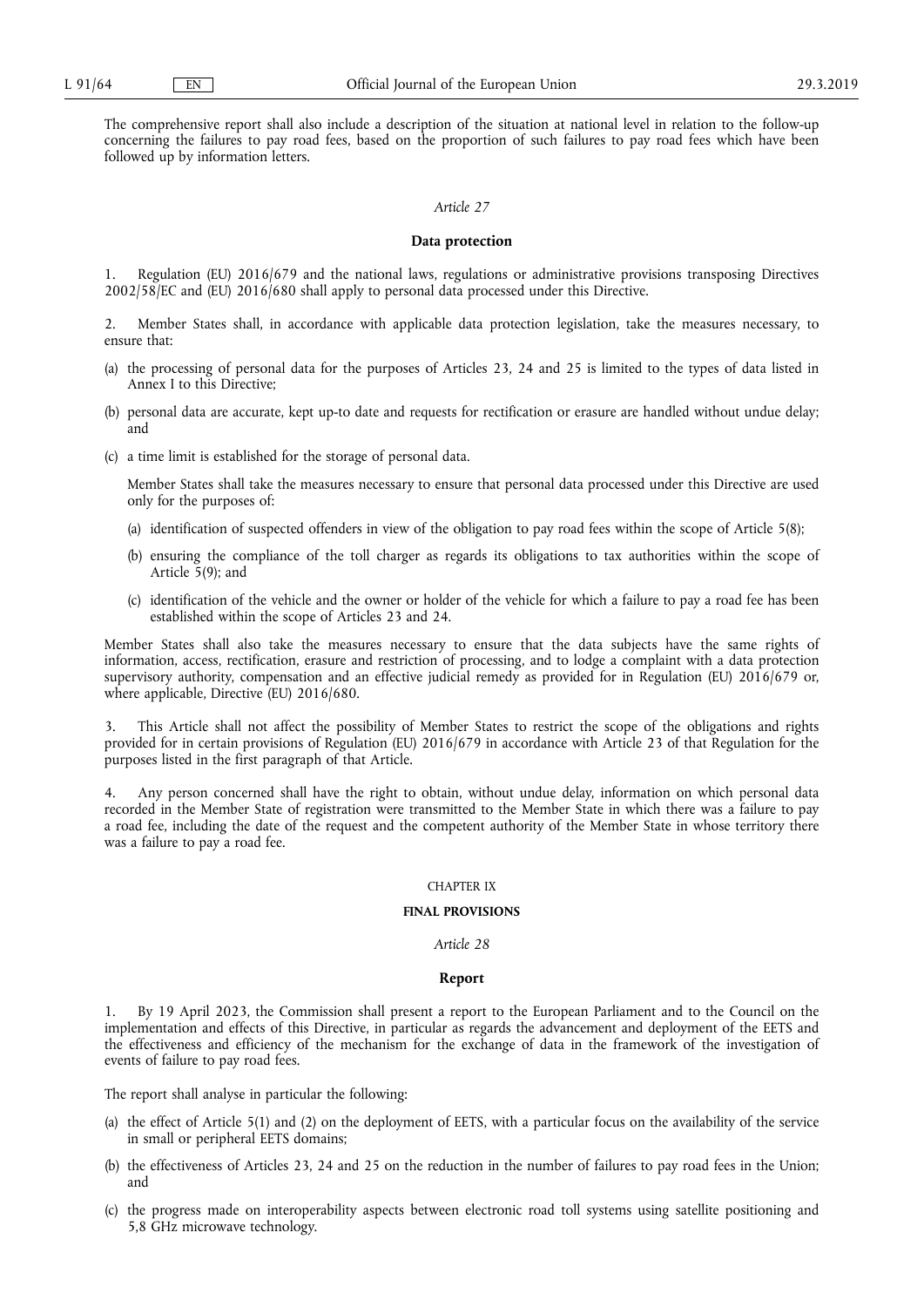2. The report shall be accompanied, if appropriate, by a proposal to the European Parliament and the Council for further revision of this Directive, regarding notably the following elements:

- (a) additional measures to ensure that the EETS is available in all EETS domains, including small and peripheral ones;
- (b) measures to further facilitate the cross-border enforcement of the obligation to pay road fees in the Union, including mutual assistance arrangements; and
- (c) the extension of the provisions facilitating cross-border enforcement to low emission zones, restricted access zones or other urban vehicle access regulation schemes.

#### *Article 29*

#### **Delegated acts**

The Commission is empowered to adopt delegated acts, in accordance with Article 30, updating Annex I to take into account any relevant amendments to be made to Council Decisions 2008/615/JHA (<sup>17</sup>) and 2008/616/JHA or where this is required by any other relevant legal acts of the Union.

#### *Article 30*

#### **Exercise of the delegation**

1. The power to adopt delegated acts is conferred on the Commission subject to the conditions laid down in this Article.

2. The power to adopt delegated acts referred to in Article 8(5), Article 10(3), Article 15(4) and (5), Article 19(5) and Article 29 shall be conferred on the Commission for a period of five years from 18 April 2019. The Commission shall draw up a report in respect of the delegation of power not later than nine months before the end of the five-year period. The delegation of power shall be tacitly extended for periods of an identical duration, unless the European Parliament or the Council opposes such extension not later than three months before the end of each period.

3. The delegation of power referred to in Article 8(5), Article 10(3), Article 15(4) and (5), Article 19(5) and Article 29 may be revoked at any time by the European Parliament or by the Council. A decision to revoke shall put an end to the delegation of the power specified in that decision. It shall take effect the day following the publication of the decision in the *Official Journal of the European Union* or at a later date specified therein. It shall not affect the validity of any delegated acts already in force.

4. Before adopting a delegated act, the Commission shall consult experts designated by each Member State in accordance with the principles laid down in the Interinstitutional Agreement of 13 April 2016 on Better Law-Making.

5. As soon as it adopts a delegated act, the Commission shall notify it simultaneously to the European Parliament and to the Council.

6. A delegated act adopted pursuant to Article 8(5), Article 10(3), Article 15(4) and (5), Article 19(5) and Article 29 shall enter into force only if no objection has been expressed either by the European Parliament or by the Council within a period of two months of notification of that act to the European Parliament and the Council or if, before the expiry of that period, the European Parliament and the Council have both informed the Commission that they will not object. That period shall be extended by two months at the initiative of the European Parliament or of the Council.

#### *Article 31*

#### **Committee procedure**

1. The Commission shall be assisted by the Electronic Toll Committee.

That committee shall be a committee within the meaning of Regulation (EU) No 182/2011.

2. When reference is made to this paragraph, Article 5 of Regulation (EU) No 182/2011 shall apply. Where the committee delivers no opinion, the Commission shall not adopt the draft implementing act and the third subparagraph of Article 5(4) of Regulation (EU) No 182/2011 shall apply.

<sup>(</sup> 17) Council Decision 2008/615/JHA of 23 June 2008 on the stepping up of cross-border cooperation, particularly in combating terrorism and cross-border crime (OJ L 210, 6.8.2008, p. 1).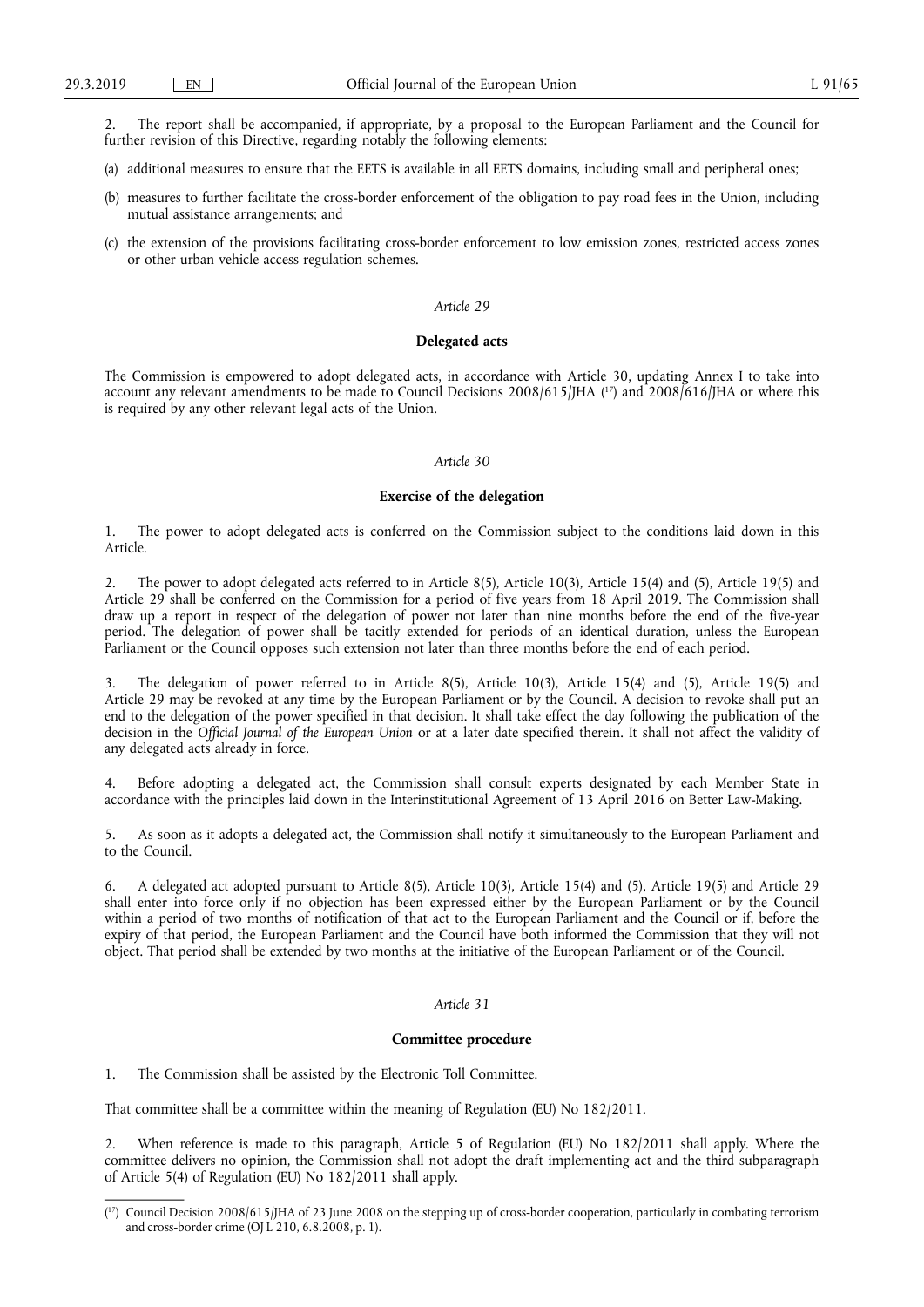### *Article 32*

## **Transposition**

1. Member States shall adopt and publish, by 19 October 2021, the laws, regulations and administrative provisions necessary to comply with Articles 1 to 27 and Annexes I and II. They shall immediately communicate the text of those measures to the Commission.

They shall apply those measures from 19 October 2021.

When Member States adopt those measures, they shall contain a reference to this Directive or shall be accompanied by such a reference on the occasion of their official publication. They shall also include a statement that references in existing laws, regulations and administrative provisions to the Directive repealed by this Directive shall be construed as references to this Directive. Member States shall determine how such reference is to be made and how that statement is to be formulated.

2. Member States shall communicate to the Commission the text of the main provisions of national law which they adopt in the field covered by this Directive.

#### *Article 33*

#### **Repeal**

Directive 2004/52/EC is repealed with effect from 20 October 2021, without prejudice to the obligations of the Member States relating to the time-limit for the transposition into national law of the Directive set out in Annex III, Part B.

References to the repealed Directive shall be construed as references to this Directive and shall be read in accordance with the correlation table set out in Annex IV.

### *Article 34*

## **Entry into force**

This Directive shall enter into force on the twentieth day following that of its publication in the *Official Journal of the European Union*.

## *Article 35*

## **Addressees**

This Directive is addressed to the Member States.

Done at Brussels, 19 March 2019.

*For the European Parliament The President*  A. TAJANI

*For the Council The President*  G. CIAMBA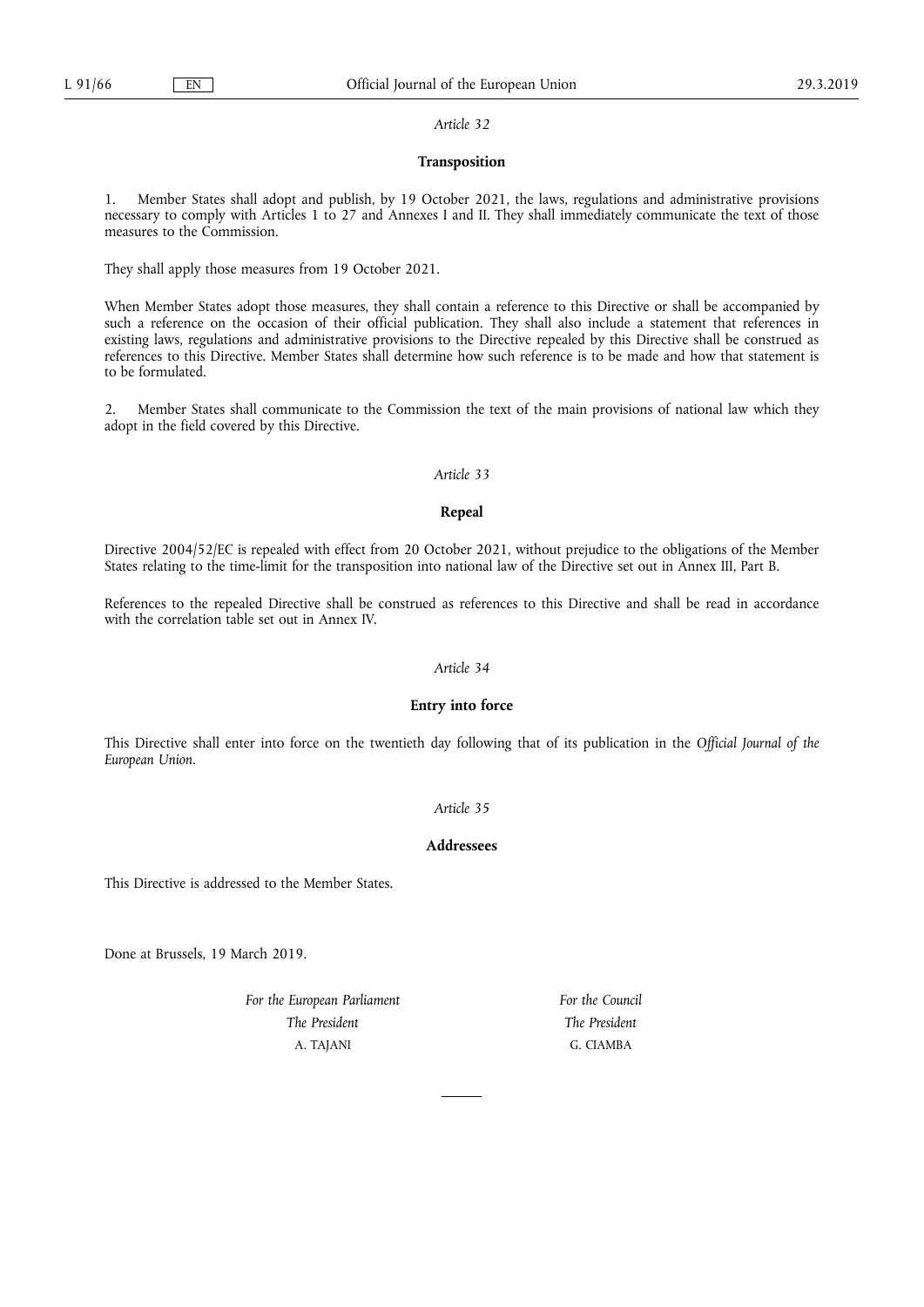## *ANNEX I*

## **Data elements necessary to conduct the automated search referred to in Article 23(1)**

| Item                                                                     | $M/O$ (1) | Remarks |
|--------------------------------------------------------------------------|-----------|---------|
| Data relating to the vehicle                                             | M         |         |
| Member State of registration                                             | M         |         |
| Registration number                                                      | M         | (A (2)) |
| Data relating to the failure to pay<br>a road fee                        | M         |         |
| Member State in whose territory there<br>was a failure to pay a road fee | M         |         |
| Reference date of the occurrence                                         | M         |         |
| Reference time of the occurrence                                         | M         |         |

 $(1)$  M = mandatory when available in national register, O = optional.

( 2) Harmonised Union code, see Council Directive 1999/37/EC of 29 April 1999 on the registration documents for vehicles (OJ L 138, 1.6.1999, p. 57).

## **Data elements provided as a result of the automated search conducted pursuant to Article 23(1)**

## Part I. Data relating to vehicles

| Item                                                                   | $M/O$ (1) | Remarks                            |
|------------------------------------------------------------------------|-----------|------------------------------------|
| Registration number                                                    | M         |                                    |
| Chassis number/VIN                                                     | M         |                                    |
| Member State of registration                                           | M         |                                    |
| Make                                                                   | M         | (D.1 (2)) e.g. Ford, Opel, Renault |
| Commercial type of the vehicle                                         | M         | (D.3) e.g. Focus, Astra, Megane    |
| <b>EU Category Code</b>                                                | M         | (J) e.g. mopeds, motorbikes, cars  |
| Euro emissions class                                                   | M         | e.g. Euro 4, Euro 6                |
| $(1)$ M = mandatory when available in national register, O = optional. |           |                                    |

( 2) Harmonised Union code, see Directive 1999/37/EC.

## Part II. Data relating to owners or holders of the vehicles

| Item                                    | M/O <sup>(1)</sup> | Remarks                                                                                                                                 |
|-----------------------------------------|--------------------|-----------------------------------------------------------------------------------------------------------------------------------------|
| Data relating to holders of the vehicle |                    | (C.1(2))<br>The data refer to the holder of the specific registration certificate.                                                      |
| Registration holders' (company) name    | M                  | (C.1.1)<br>Separate fields shall be used for surname, infixes, titles, etc., and<br>the name in printable format shall be communicated. |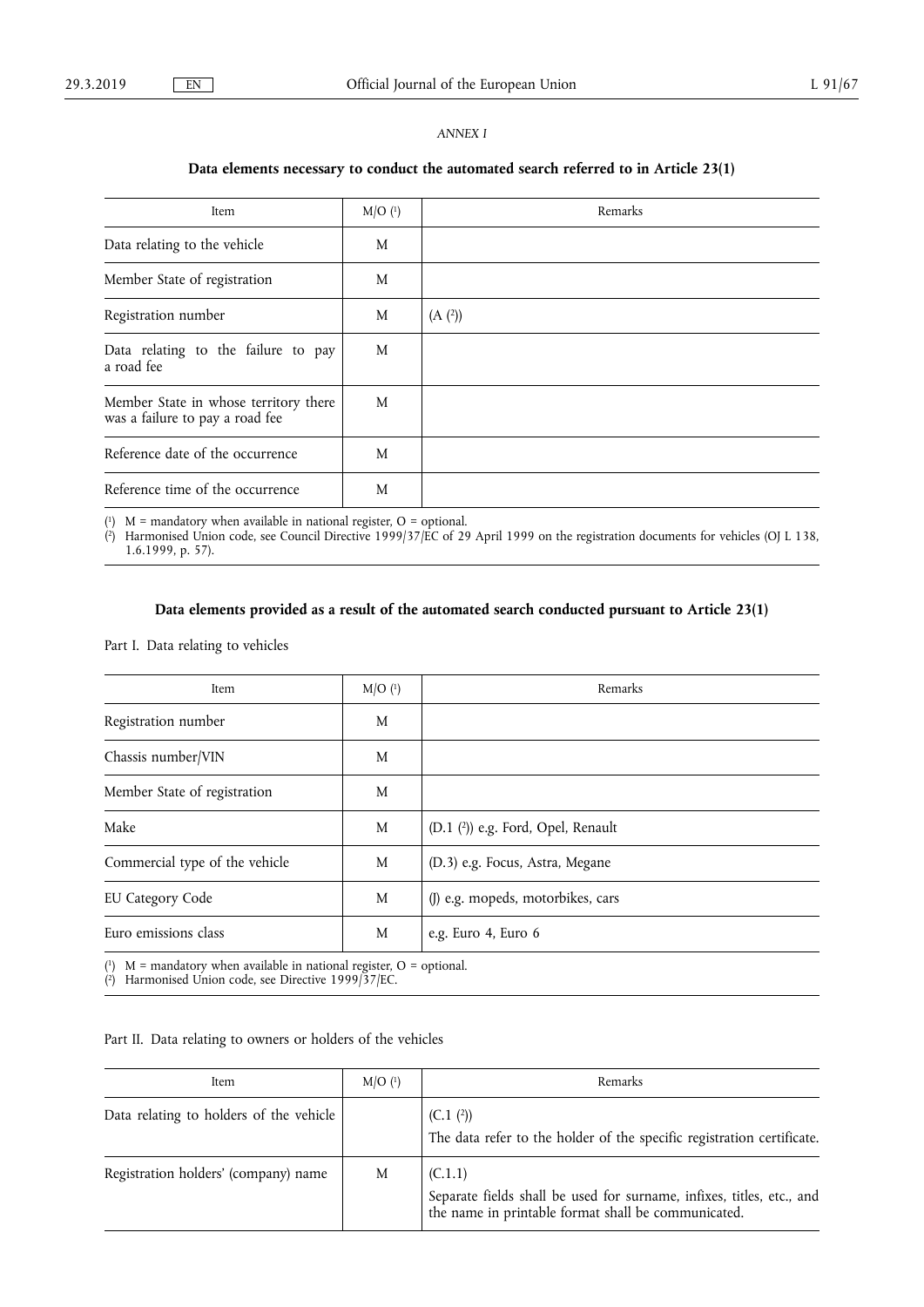| Item                                   | $M/O$ (1) | Remarks                                                                                                                                                                                                                     |
|----------------------------------------|-----------|-----------------------------------------------------------------------------------------------------------------------------------------------------------------------------------------------------------------------------|
| First name                             | M         | (C.1.2)                                                                                                                                                                                                                     |
|                                        |           | Separate fields for first name(s) and initials shall be used, and the<br>name in printable format shall be communicated.                                                                                                    |
| Address                                | M         | (C.1.3)                                                                                                                                                                                                                     |
|                                        |           | Separate fields shall be used for street, house number and annex,<br>post code, place of residence, country of residence, etc., and the<br>address in printable format shall be communicated.                               |
| Gender                                 | $\Omega$  | Male, female                                                                                                                                                                                                                |
| Date of birth                          | M         |                                                                                                                                                                                                                             |
| Legal entity                           | M         | Individual, association, company, firm, etc.                                                                                                                                                                                |
| Place of birth                         | $\Omega$  |                                                                                                                                                                                                                             |
| <b>ID</b> Number                       | $\Omega$  | An identifier that uniquely identifies the person or the company.                                                                                                                                                           |
| Data relating to owners of the vehicle |           | (C.2) The data refer to the owner of the vehicle.                                                                                                                                                                           |
| Owners' (company) name                 | M         | (C.2.1)                                                                                                                                                                                                                     |
| First name                             | M         | (C.2.2)                                                                                                                                                                                                                     |
| Address                                | M         | (C.2.3)                                                                                                                                                                                                                     |
| Gender                                 | $\Omega$  | Male, female                                                                                                                                                                                                                |
| Date of birth                          | M         |                                                                                                                                                                                                                             |
| Legal entity                           | M         | Individual, association, company, firm, etc.                                                                                                                                                                                |
| Place of birth                         | $\Omega$  |                                                                                                                                                                                                                             |
| <b>ID</b> Number                       | $\Omega$  | An identifier that uniquely identifies the person or the company.                                                                                                                                                           |
|                                        |           | In case of scrap vehicles, stolen vehicles or number plates, or out-<br>dated vehicle registration no owner/holder information shall be<br>provided. Instead, the message 'Information not disclosed' shall be<br>returned. |

 $(1)$  M = mandatory when available in national register, O = optional.

( 2) Harmonised Union code, see Directive 1999/37/EC.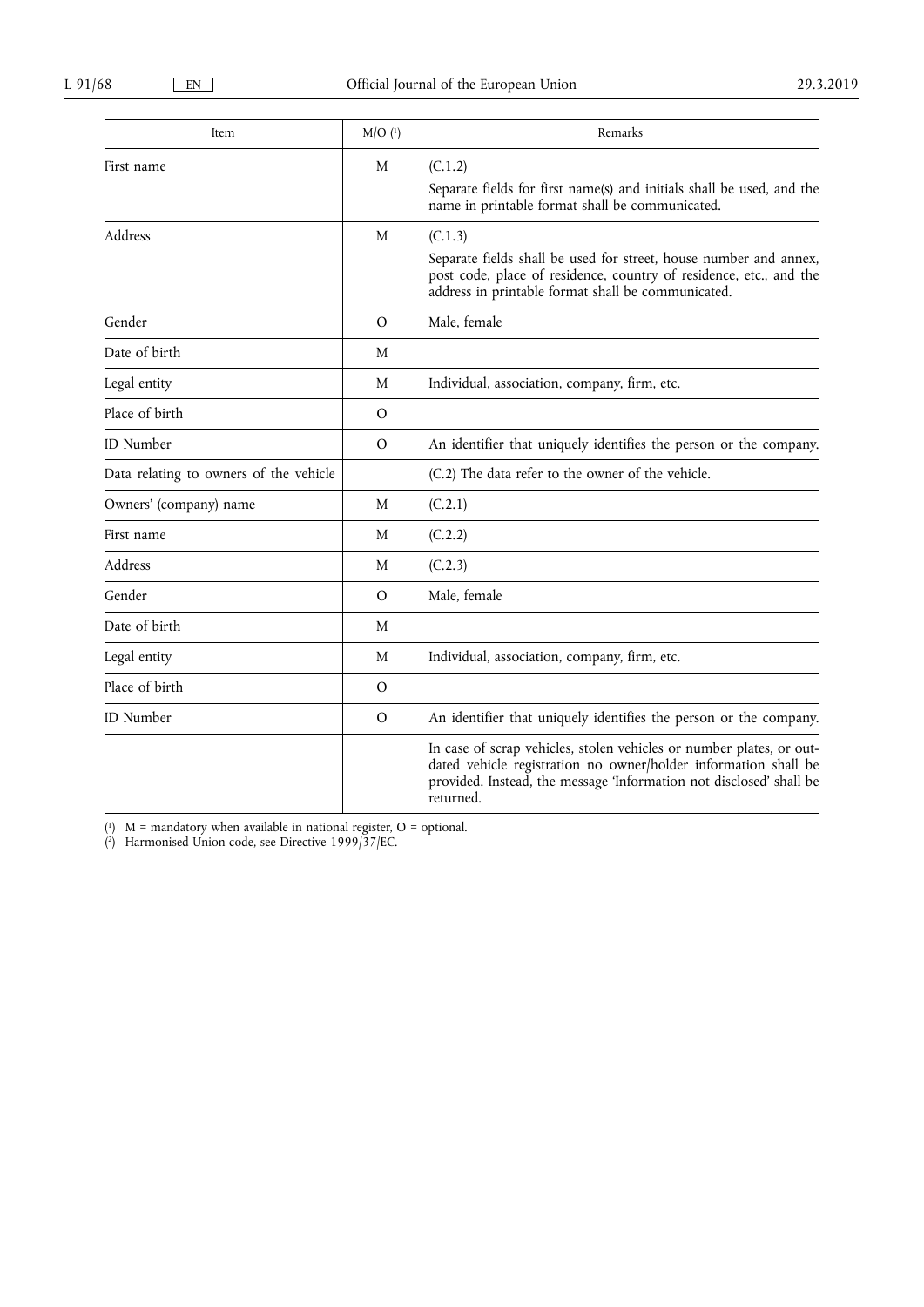| <b>ANNEX II</b>                                                                        |
|----------------------------------------------------------------------------------------|
| TEMPLATE FOR THE INFORMATION LETTER                                                    |
| referred to in Article 24                                                              |
| [Cover page]                                                                           |
|                                                                                        |
|                                                                                        |
| [Name, address and telephone number of sender]                                         |
|                                                                                        |
|                                                                                        |
| [Name and address of addressee]                                                        |
| <b>INFORMATION LETTER</b>                                                              |
|                                                                                        |
| [name of the Member State in whose territory there was<br>a failure to pay a road fee] |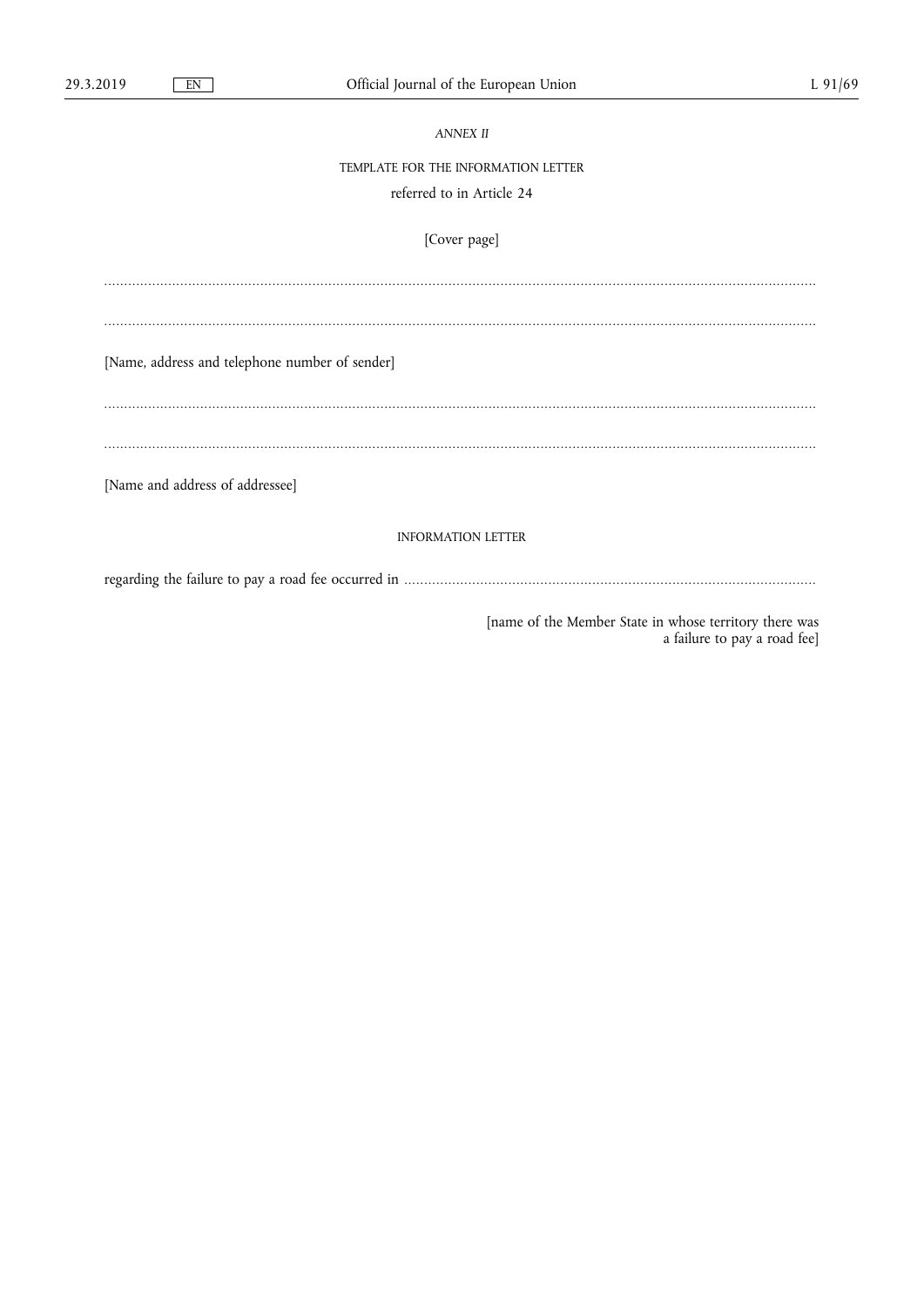## Page 2

| [date]                                                                                                                                                                     |
|----------------------------------------------------------------------------------------------------------------------------------------------------------------------------|
|                                                                                                                                                                            |
|                                                                                                                                                                            |
| [name of the responsible body]                                                                                                                                             |
| [Option 1] $(1)$                                                                                                                                                           |
| You are registered as the holder of the registration certificate of the abovementioned vehicle.                                                                            |
| [Option 2] $(1)$                                                                                                                                                           |
| The holder of the registration certificate of the abovementioned vehicle indicated that you were driving that vehicle<br>when the failure to pay a road fee was committed. |
| The relevant details of the failure to pay a road fee are described on page 3 below.                                                                                       |
|                                                                                                                                                                            |
|                                                                                                                                                                            |
|                                                                                                                                                                            |
| You are advised to complete the attached reply form (page 4) and send it to the address shown, if you do not pay this<br>financial penalty $(1)/\text{road}$ fee $(1)$ .   |
|                                                                                                                                                                            |
| [name of the Member State in whose territory there was a failure to pay a road fee].                                                                                       |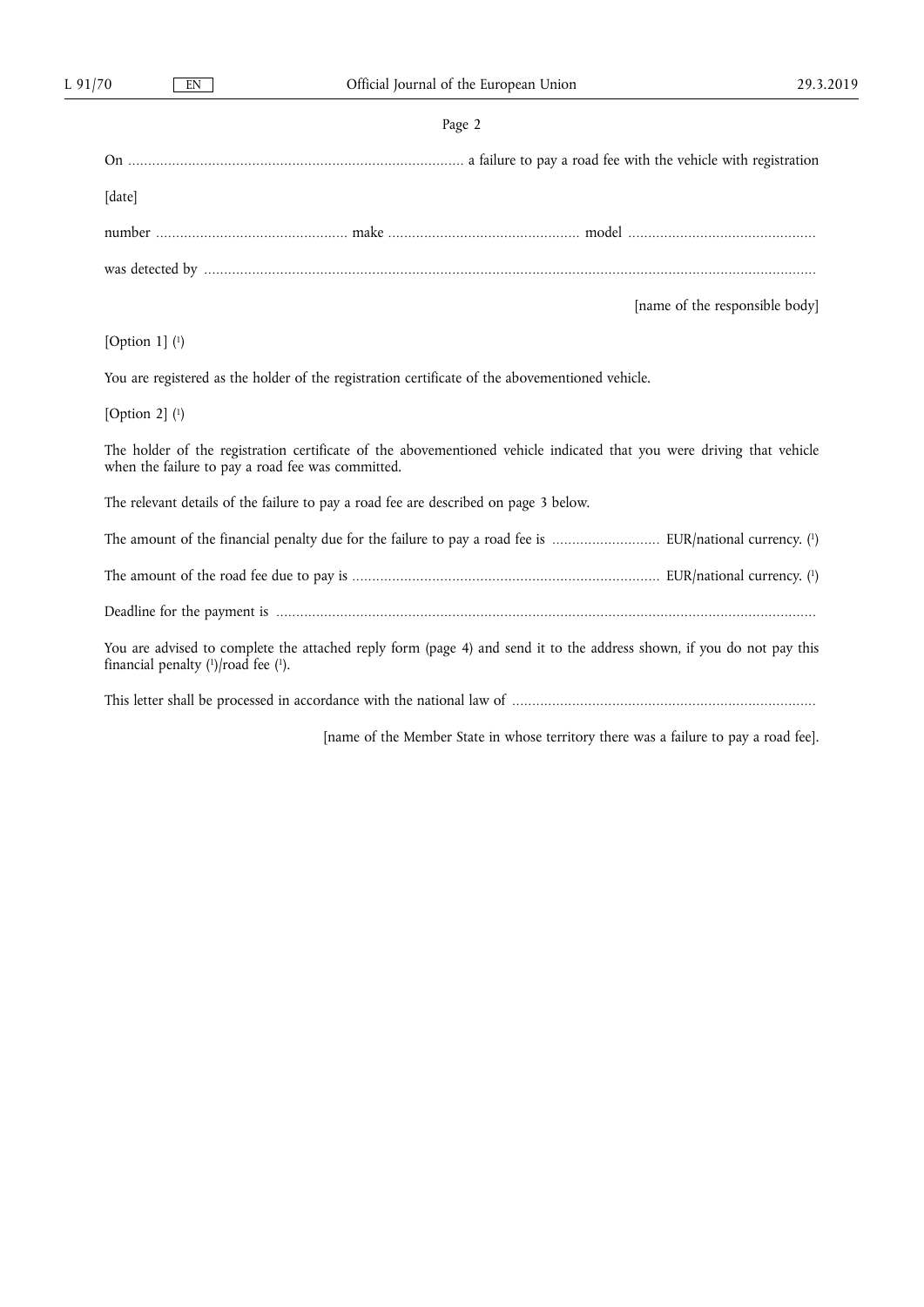Relevant details concerning the failure to pay a road fee

| (a) Data concerning the vehicle which was used in the failure to pay a road fee:              |
|-----------------------------------------------------------------------------------------------|
|                                                                                               |
|                                                                                               |
|                                                                                               |
| (b) Data concerning the failure to pay a road fee:                                            |
| Place, date and time where the failure to pay a road fee occurred:                            |
|                                                                                               |
|                                                                                               |
|                                                                                               |
| Nature and legal classification of the failure to pay a road fee:                             |
|                                                                                               |
|                                                                                               |
|                                                                                               |
|                                                                                               |
| Detailed description of the failure to pay a road fee:                                        |
|                                                                                               |
|                                                                                               |
| Reference to the relevant legal provision(s):                                                 |
|                                                                                               |
| Description of or reference to the evidence regarding the failure to pay a road fee:          |
|                                                                                               |
|                                                                                               |
| (c) Data concerning the device that was used for detecting the failure to pay a road fee (2): |
| Specification of the device:                                                                  |
|                                                                                               |
|                                                                                               |
| Identification number of the device:                                                          |
|                                                                                               |
|                                                                                               |
| Expiry date for the last gauging:                                                             |
|                                                                                               |
| $(1)$ Delete if not applicable                                                                |

( $\alpha$ ) Delete if not applicable.<br>( $\alpha$ ) Not applicable if no device has been used.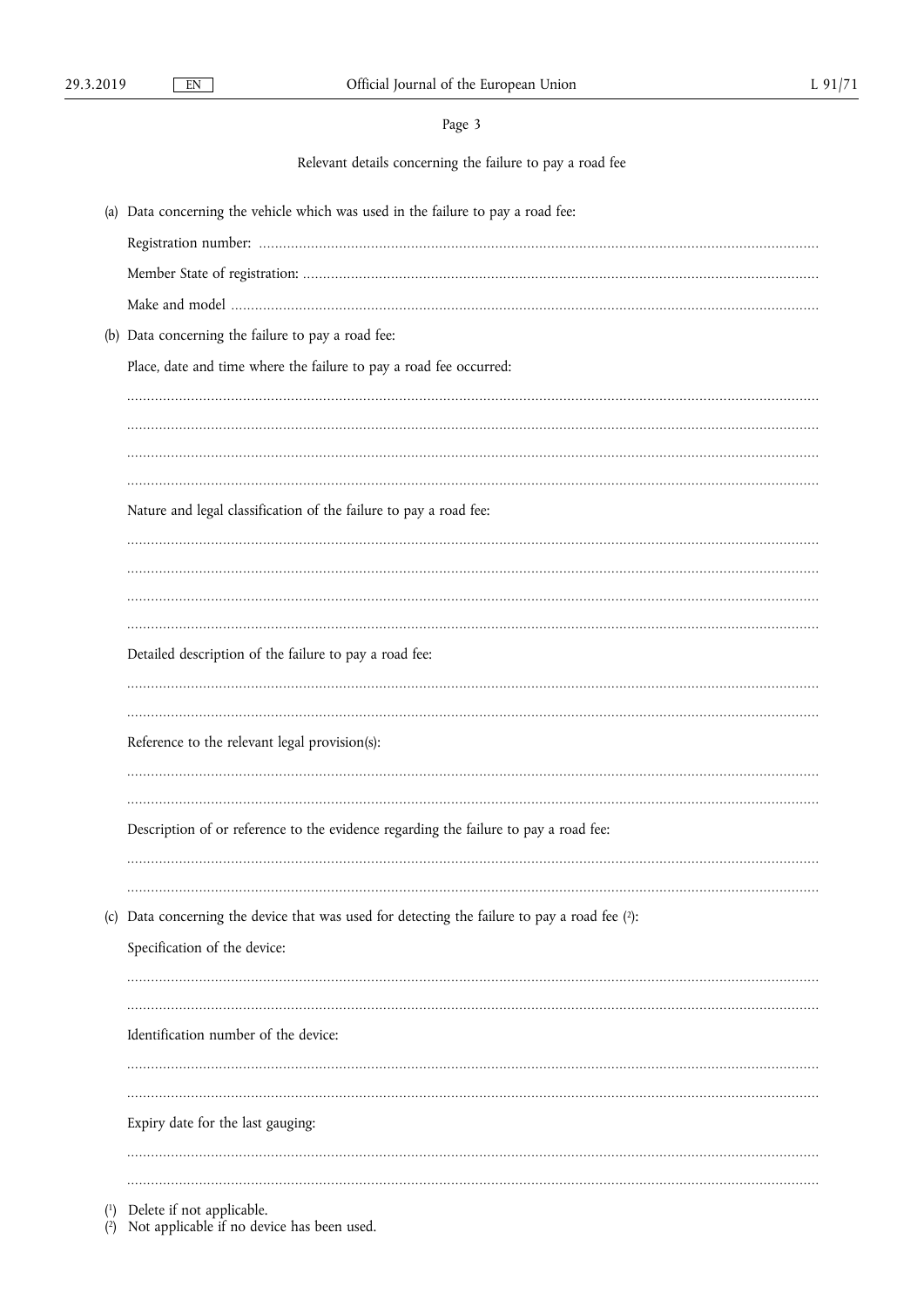#### Page 4

## Reply form

........................................................................................................................................................................ ........................................................................................................................................................................

(please complete using block capitals)

- A. Identity of the driver:
	- Full name:
	- Place and date of birth:
	-
	- ........................................................................................................................................................................ — Number of driving licence: .......................... delivered (date): .......................... and at (place): ..........................
	- Address: ..........................................................................................................................................................
		- ........................................................................................................................................................................
	- ........................................................................................................................................................................ ........................................................................................................................................................................
- B. List of questions:
	- 1. Is the vehicle, make ................. , registration number ................., registered in your name? ................ yes/no ( 1) If not, the holder of the registration certificate is:
		- .........................................................................................................................................................................
		- (name, first name, address)
	- 2. Do you acknowledge that you failed to pay a road fee? yes/no ( 1)
	- 3. If you do not acknowledge this, please explain why:

......................................................................................................................................................................... ......................................................................................................................................................................... Please send the completed form within 60 days from the date of this information letter to the following authority or entity: .................................................................................................................................................................. at the following address ........................................................................................................................................

## INFORMATION

(Where the information letter is sent by the entity responsible for levying the road fee pursuant to Article 25):

If the road fee due is not paid within the deadline set out in this information letter, this case will be forwarded to and examined by the competent authority of .....................................................................................................................

[name of the Member State in whose territory there was a failure to pay a road fee].

If this case is not pursued, you will be informed within 60 days after receipt of the reply form or the proof of payment. ( 1)

/

(Where the information letter is sent by the competent authority of the Member State):

This case will be examined by the competent authority of ...........................................................................................

[name of the Member State in whose territory there was a failure to pay a road fee].

If this case is not pursued, you will be informed within 60 days after receipt of the reply form or the proof of payment. ( 1)

( 1) Delete if not applicable.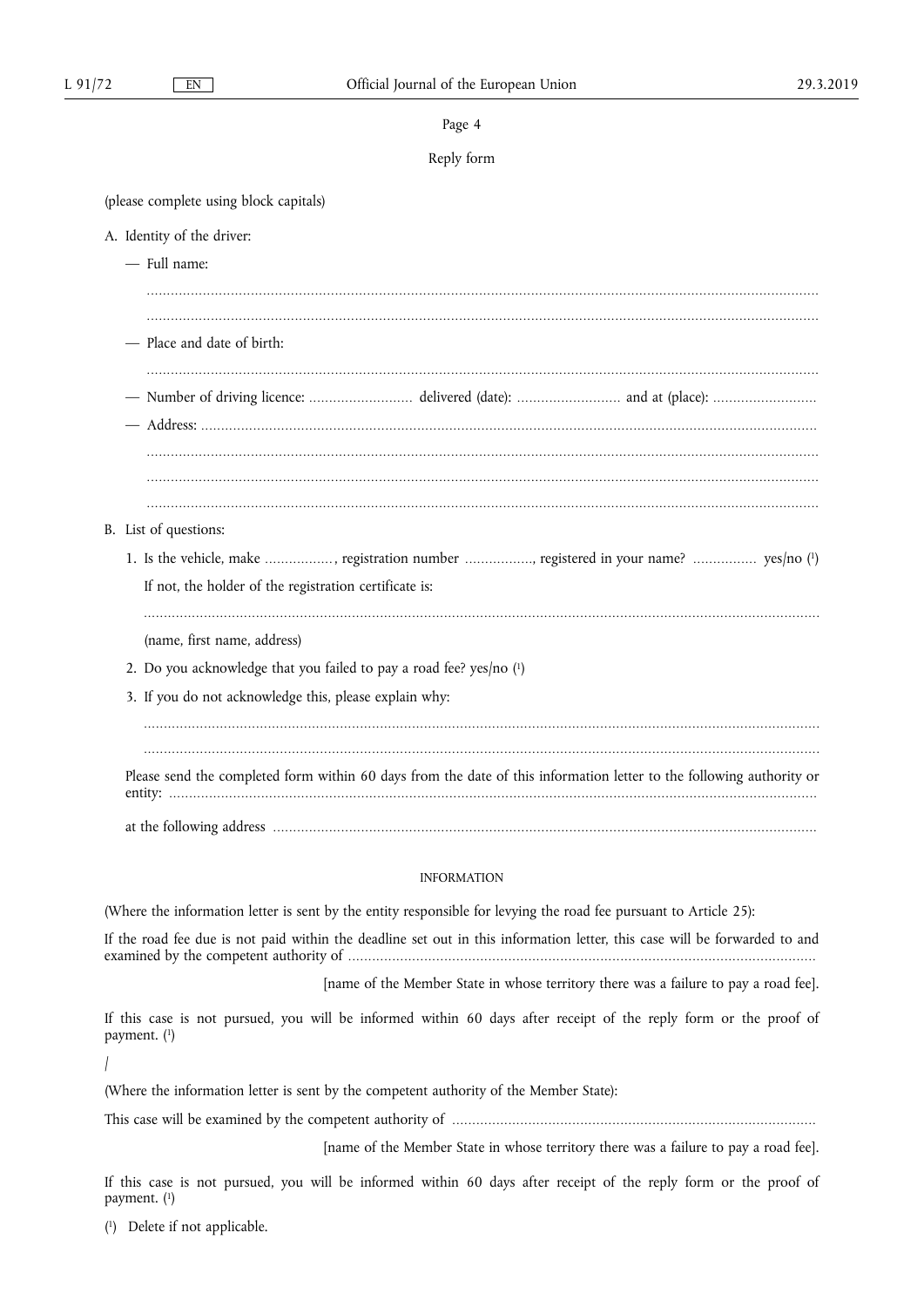If this case is pursued, the following procedure applies:

[to be filled in by the Member State in whose territory there was a failure to pay a road fee - what the further procedure will be, Including details of the possibility and procedure of appeal against the decision to pursue the case. These details shall In any event include: name and address of the authority or entity in charge of pursuing the case; deadline for payment; name and address of the body of appeal concerned; deadline for appeal].

This letter as such does not lead to legal consequences.

#### Data protection disclaimer

[Where Regulation (EU) 2016/679 is applicable:

In accordance with Regulation (EU) 2016/679, you have the right to request access to, and rectification or erasure of, personal data or restriction of processing of your personal data or to object to the processing, as well as the right to data portability. You also have the right to lodge a complaint with [name and address of the relevant authority].

[Where Directive (EU) 2016/680 is applicable:

In accordance with [name of the national law applying Directive (EU)  $2016/680$ ], you have the right to request from the controller access to and rectification or erasure of personal data and restriction of processing of your personal data. You also have the right to lodge a complaint with [name and address of the relevant supervisory authority].]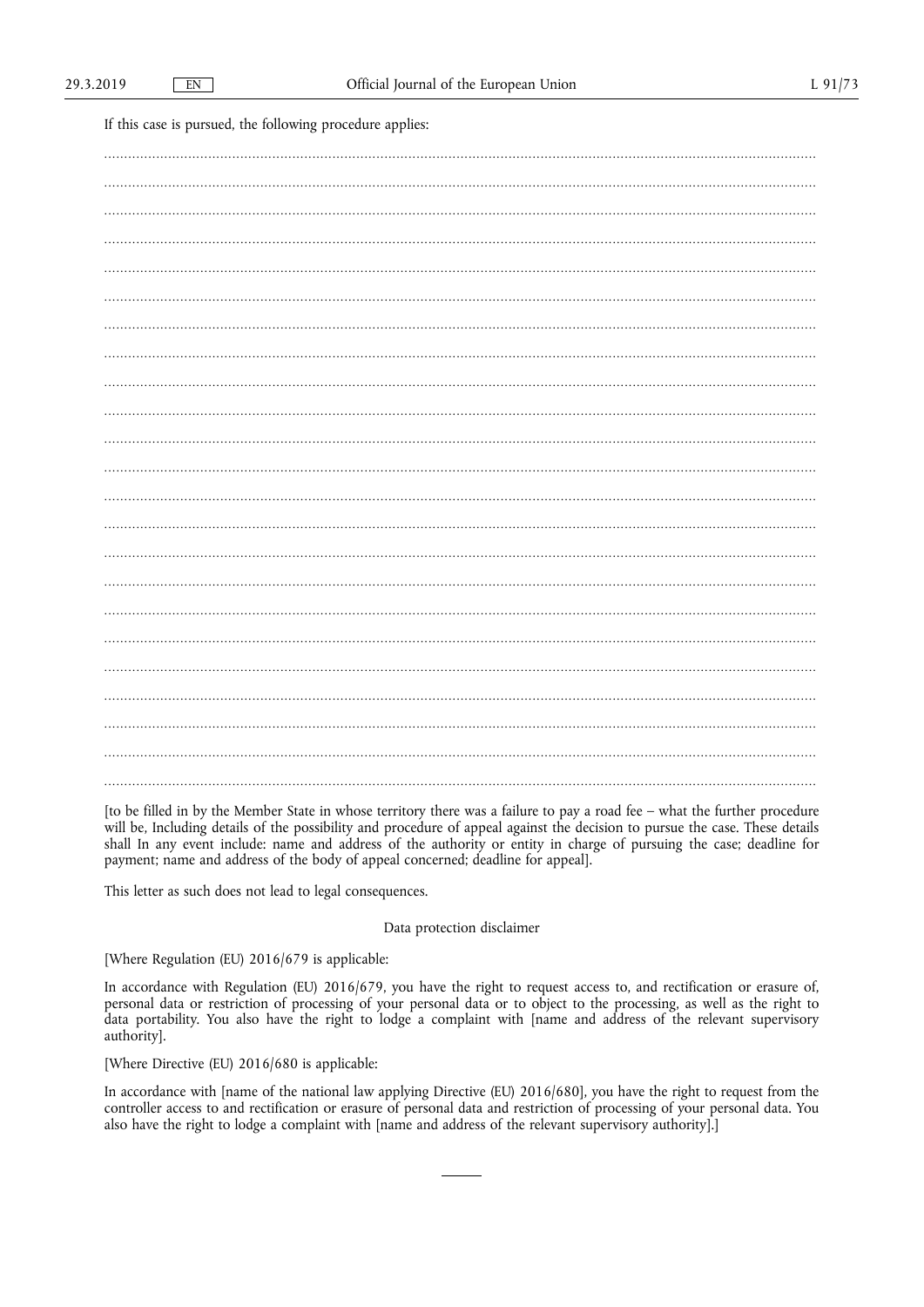## *ANNEX III*

## PART A

## **Repealed Directive with the amendment thereto**

(referred to in Article 33)

| Directive 2004/52/EC of the European Parliament and of the Council                                      | OJ L 166, 30.4.2004, p. 124. |
|---------------------------------------------------------------------------------------------------------|------------------------------|
| Regulation (EC) No 219/2009 of the European Parliament and of the Council   OJ L 87, 31.3.2009, p. 109. |                              |

## PART B

## **Time-limit for transposition into national law**

(referred to in Article 33)

| <b>Directive</b>     | Time-limit for transposition |
|----------------------|------------------------------|
| Directive 2004/52/EC | 20 November 2005             |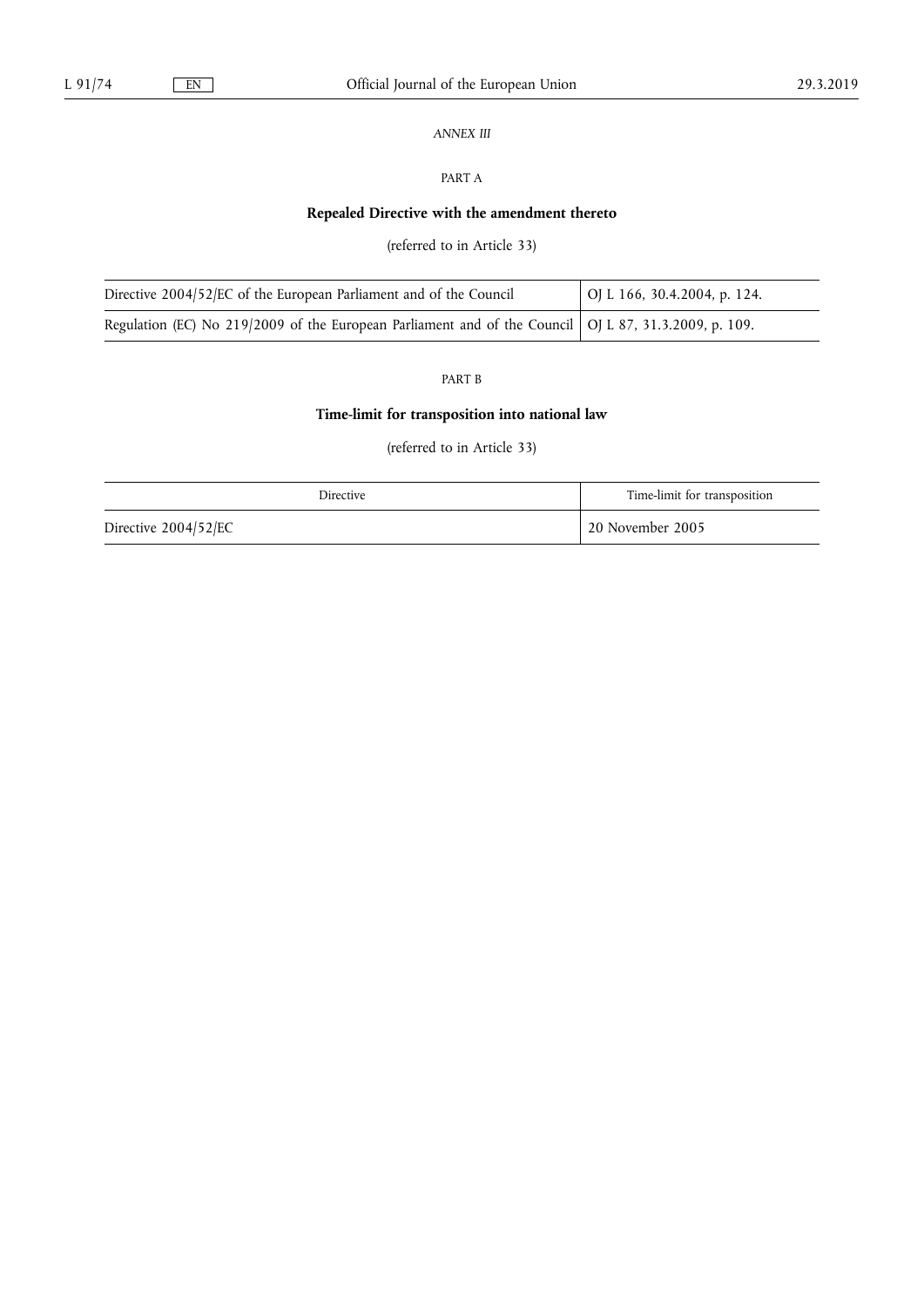## *ANNEX IV*

## **Correlation Table**

| Directive 2004/52/EC                    | This Directive                       |
|-----------------------------------------|--------------------------------------|
| Article $1(1)$                          | Article 1(1), first subparagraph (a) |
|                                         | Article 1(1), first subparagraph (b) |
| Article 3(2), first sentence            | Article 1(1), second subparagraph    |
| Article 1(2), introductory wording      | Article 1(2), introductory wording   |
| Article $1(2)(a)$                       | Article $1(2)(a)$                    |
| Article $1(2)(b)$                       |                                      |
| Article $1(2)(c)$                       | Article $1(2)(b)$                    |
|                                         | Article 1(3)                         |
| Article 1(3)                            | Article 1(4)                         |
|                                         | Article 1(5)                         |
|                                         | Article 1(6)                         |
|                                         | Article 2                            |
| Article $2(1)$                          | Article 3(1), first subparagraph     |
|                                         | Article 3(1), second subparagraph    |
| Article 2(2), first sentence            |                                      |
| Article 4(7)                            | Article 3(2)                         |
|                                         | Article 3(3)                         |
| Article 2(2), second and third sentence | Article 3(4)                         |
| Article 2(2), fourth sentence           |                                      |
|                                         | Article 3(5)                         |
|                                         | Article 3(6)                         |
| Article 2(3)                            | $\overline{\phantom{0}}$             |
| Article 2(4)                            |                                      |
| Article 2(5)                            |                                      |
| Article 2(6)                            |                                      |
| Article 2(7)                            | Article 27                           |
| Article $3(1)$                          |                                      |
| Article 3(2), first sentence            | Article 1(1), second subparagraph    |
| Article 3(2), second sentence           |                                      |
| Article 3(2), third sentence            |                                      |
| Article 3(3)                            |                                      |
| Article 3(4)                            |                                      |
| Article 4(1)                            |                                      |
| Article 4(2)                            |                                      |
| Article 4(3)                            |                                      |
| Article 4(4)                            |                                      |
| Article 4(5)                            |                                      |
| Article 4(7)                            | Article 3(2)                         |
| Article 4(8)                            | Article 5(4)                         |
|                                         | Article 23                           |
|                                         | Article 24                           |
|                                         | Article 26                           |
| Article 2(7)                            | Article 27                           |
|                                         | Article 28                           |
|                                         | Article 29                           |
|                                         | Article 30                           |